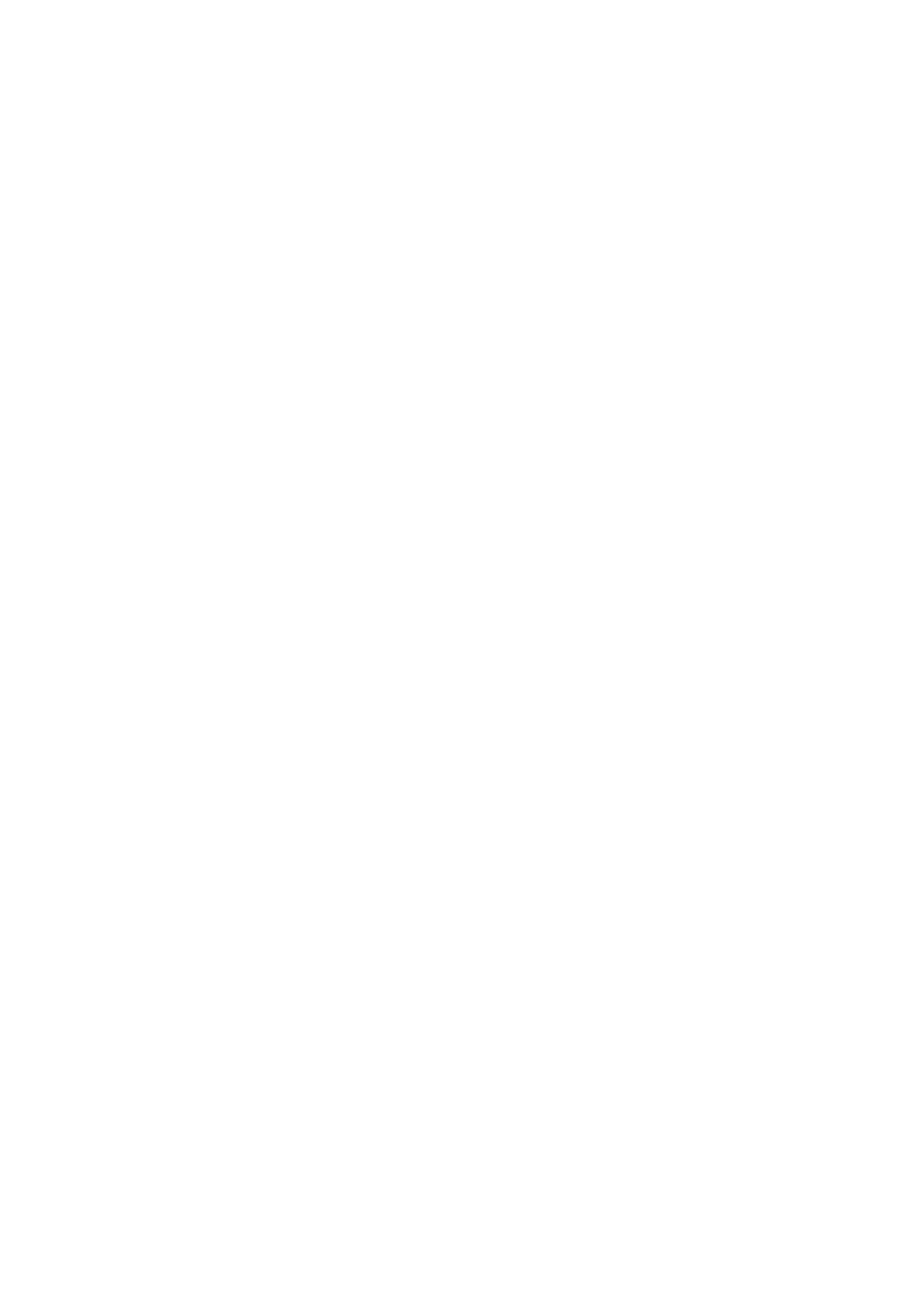# **Contents**

| Element 2:        |            |                                                                   |  |
|-------------------|------------|-------------------------------------------------------------------|--|
|                   | 2.1        |                                                                   |  |
|                   | 2.2        |                                                                   |  |
|                   |            |                                                                   |  |
| Element 1:        |            |                                                                   |  |
|                   | 11         |                                                                   |  |
| Element 2:        |            |                                                                   |  |
|                   | 2.1        |                                                                   |  |
|                   |            |                                                                   |  |
| Element 1:        |            |                                                                   |  |
|                   | 1.1        |                                                                   |  |
|                   | 1.2        |                                                                   |  |
|                   | 1.3        |                                                                   |  |
| Element 2:        |            |                                                                   |  |
|                   | 2.1        |                                                                   |  |
|                   | 2.2        |                                                                   |  |
|                   | 2.3<br>2.4 |                                                                   |  |
|                   | 2.5        |                                                                   |  |
| Element 3:        |            |                                                                   |  |
|                   | 3.1        |                                                                   |  |
|                   | 3.2        |                                                                   |  |
|                   | 3.3        |                                                                   |  |
|                   | 3.4        |                                                                   |  |
|                   | 3.5        |                                                                   |  |
|                   | 3.6        | Location Requirements for Community and Recreation Facilities  10 |  |
| <b>Element 4:</b> |            |                                                                   |  |
|                   | 4.1<br>4.2 |                                                                   |  |
| Element 5:        |            |                                                                   |  |
|                   | 5.1        |                                                                   |  |
|                   | 5.2        |                                                                   |  |
|                   | 5.3        |                                                                   |  |
|                   | 5.4        |                                                                   |  |
| Element 6:        |            |                                                                   |  |
|                   | 6.1        | Water Sensitive Urban Design - Mains Water Consumption 14         |  |
|                   | 6.2        |                                                                   |  |
|                   | 6.3<br>6.4 |                                                                   |  |
|                   | 6.5        |                                                                   |  |
|                   | 6.6        |                                                                   |  |
|                   | 6.7        |                                                                   |  |
|                   | 6.8        |                                                                   |  |
|                   | 6.9        |                                                                   |  |
| <b>Element 7:</b> |            |                                                                   |  |
|                   | 7.1        |                                                                   |  |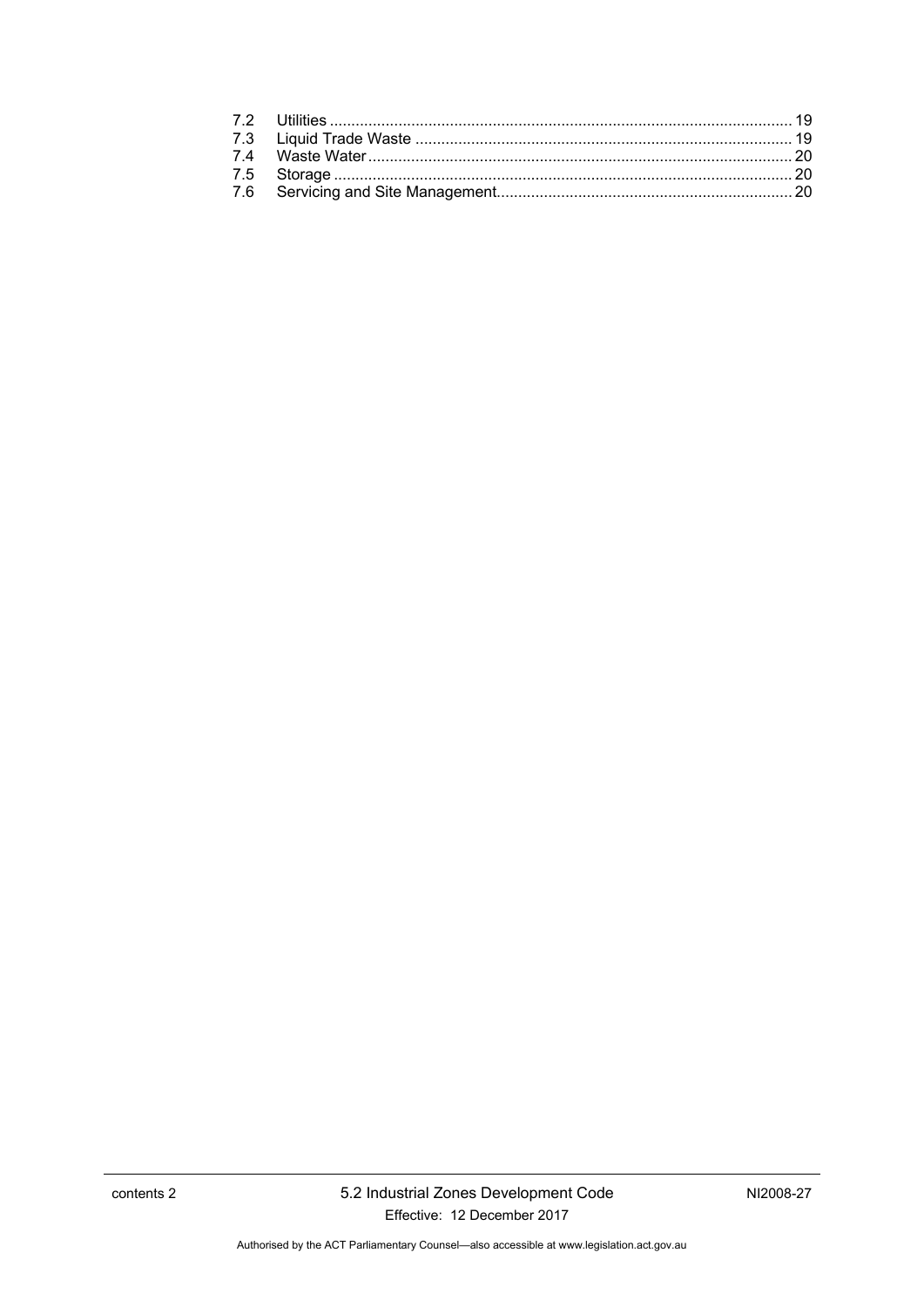# <span id="page-4-0"></span>**Introduction**

#### **Application of this code**

This Development Code applies to all development in the Industrial Zones identified in the zones' development table as being within the code, merit and impact assessment tracks.

#### **Purpose of codes**

Codes provide additional planning, design and environmental controls to support the zone objectives and assessable uses in the development tables.

The Codes are used by the Authority to assess development applications. The Codes therefore also provide guidance to intending applicants in designing their developments and preparing their development applications.

Each Code's controls are expressed as either **rules**, which are generally quantitative, or as qualitative **criteria**.

- Proposals in the **code track** must comply with all rules relevant to the development.
- Proposals in the **merit track** and **impact track** have the option to comply with the rules or criteria, unless the rule is mandatory. Where it is proposed to meet the criteria, the onus is on the applicant to demonstrate, by supporting plans and written documentation, that the proposed development satisfies the criteria and therefore the intent of the element.
- Proposals in the **impact track** also have the option to justify any non-compliance with the rules and the criteria, unless the rule is mandatory. Where it is proposed to not meet the rules and the criteria, the onus is on the applicant to justify the non-compliance by demonstrating that the proposed development is consistent with the relevant principles of the Statement of Strategic Directions. Supporting plans and written documentation, providing consideration of the relevant Intents of the Code and the Zone objectives*,* are to accompany the development application.

#### **Structure of codes**

The Industrial Zones Development Code is divided into two Parts:

**Part A – Zone Specific Controls** provide any specific controls for each Industrial Zone (IZ1 General Industrial Zones, and IZ2 Industrial Mixed Use).

**Part B – General Development Controls** provide general controls that are applicable to all Industrial Zones.

**Part C – Site Specific Controls** provide any additional specific controls for particular industrial areas or sites. [Care is needed to check whether any specific controls apply to individual sites]

Each Part is divided into sections referred to as **Elements,** although each Part may not include provisions for every Element. The Elements describe the various issues for consideration:

- 1. Restrictions on Use
- 2. Building and Site Controls
- 3. Built Form
- 4. Parking and Site Access

page 1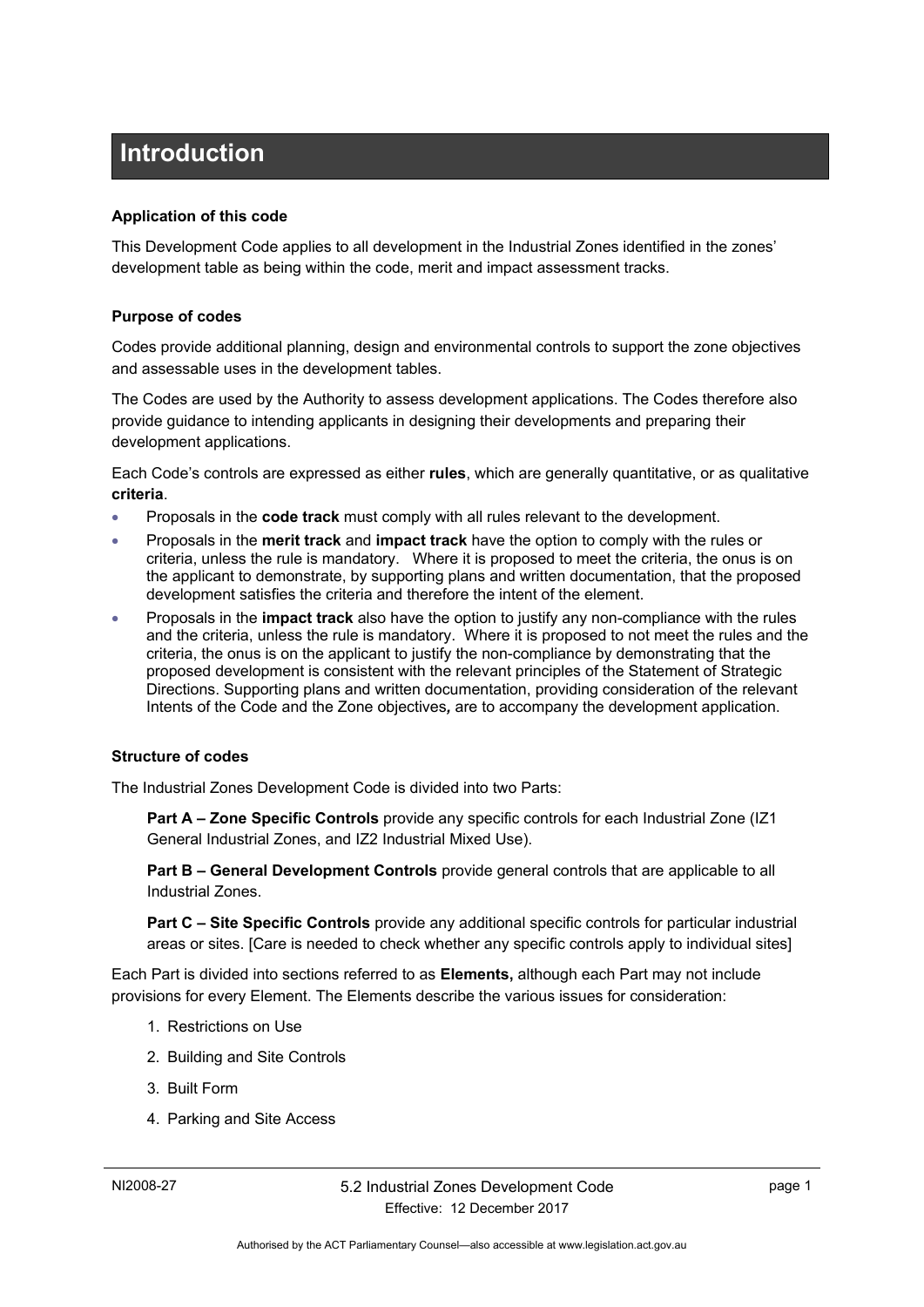- 5. Amenity
- 6. Environment
- 7. Services

Each Element consists of Intents and Items under which are Rules and Criteria.

**Intent** describes the purpose of the development controls

**Rules** provide the quantitative, or definitive, controls for development

**Criteria** provide the qualitative controls for development

In some instances, there are rules that are mandatory. For clarity of use, the mandatory rules are emphasized by the following words: **"This is a mandatory requirement. There is no applicable criterion"**. Non-compliance with these provisions will result in the refusal of a development application. Conversely, the words **"There is no applicable rule"** is used when controls cannot be quantitative or definitive and only criteria exist.

Any application of a **General Code** to a development proposal is identified as part of the relevant rule or criteria.

Where more than one type of Code applies to a development, the order of precedence when there is inconsistency of provisions between Codes, as defined by the Act, is **Precinct Code**, then **Development Code**, and then **General Code**.

#### **Further information**

Please refer to the Development Application Guide, for more information on preparing applications under the Territory Plan, including the use of assessment codes.

#### **Abbreviations**

GFA = gross floor area  $m^2$  = metres squared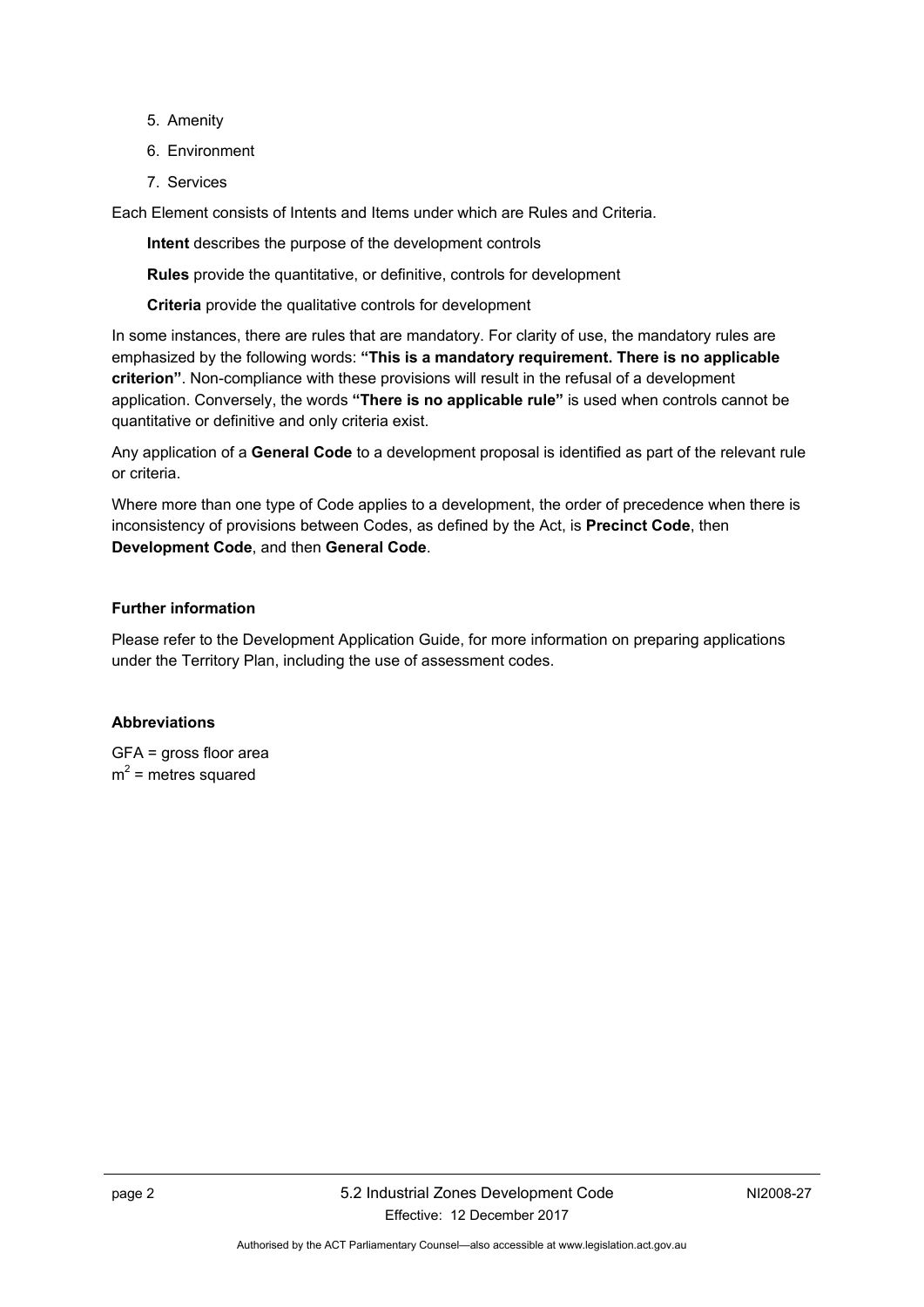# <span id="page-6-0"></span>**Relevant codes**

In addition to this code, **precinct codes** and **general codes** may be relevant.

**Precinct codes** are located in section 10 of the Territory Plan.

The following **general codes**, in particular, may be relevant to development in industrial zones.

Access and Mobility General Code Bicycle Parking General Code Communications Facilities and Associated Infrastructure General Code Community and Recreational Facilities Location Guidelines General Code Crime Prevention through Environmental Design General Code Home Business General Code Lease Variation General Code Parking and Vehicular Access General Code Planning for Bushfire Risk Management General Code Signs General Code Water Use and Catchment General Code Water Ways: Water Sensitive Urban Design General Code

**General codes** are found in part 11 of the Territory Plan.

Development must comply with the relevant codes (including other general codes that may not be listed above), subject to the code hierarchy outlined in the introduction to this code.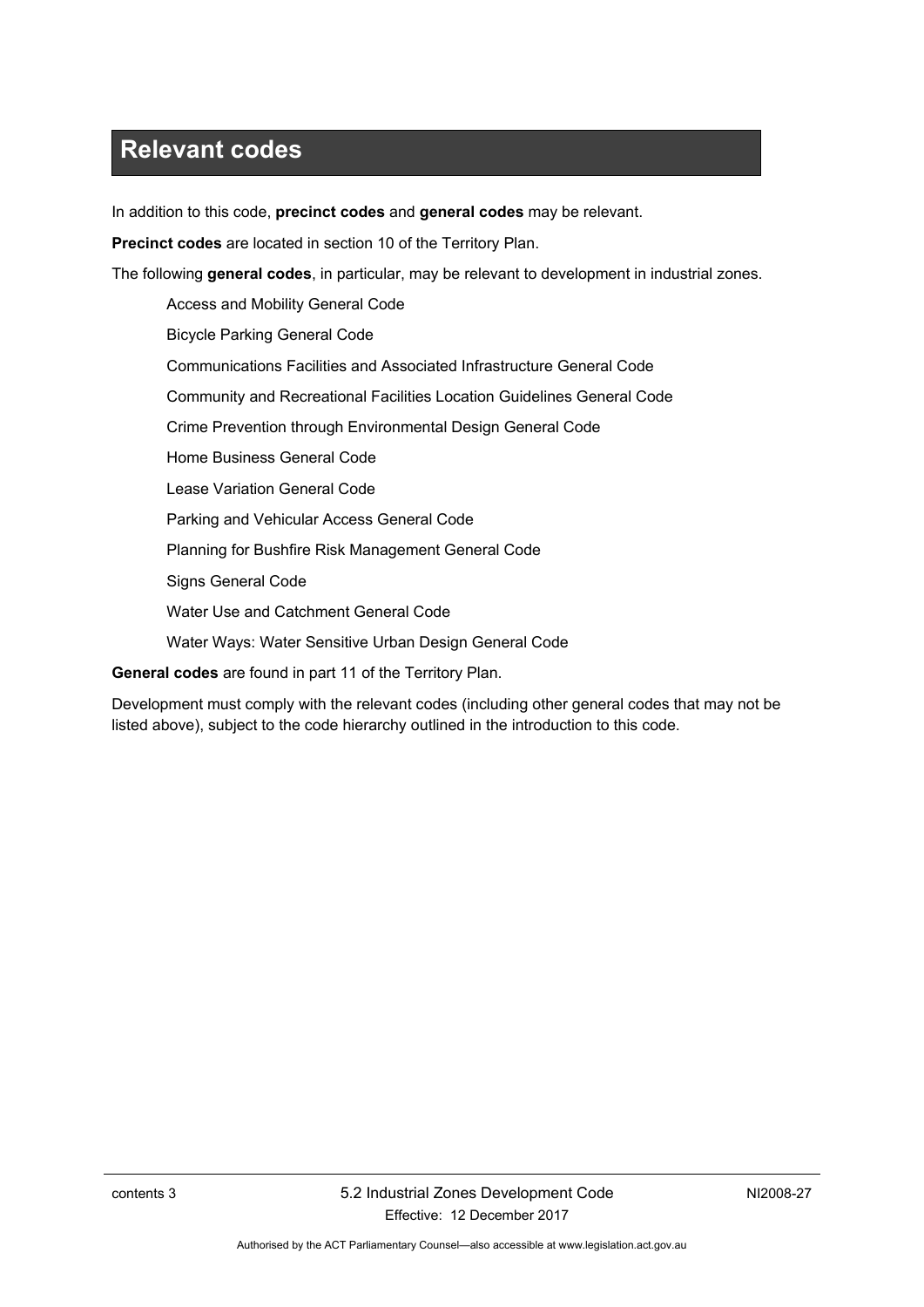# <span id="page-7-0"></span>**Part A – Zone Specific Controls**

Part A provides the detailed development controls for each Industrial Zone (IZ1 – General Industrial Zone and IZ2 – Industrial Mixed Use).

# <span id="page-7-1"></span>**Part A(1) – IZ1 - General Industrial Zone**

### <span id="page-7-2"></span>**Element 2: Building and Site Controls**

#### **Intent:**

a) To ensure use in Industrial Zones provides for a wide range of industrial uses on large blocks

<span id="page-7-4"></span><span id="page-7-3"></span>

| <b>Rules</b>                                                                                                                                                  |                                                                                                                      | <b>Criteria</b>                                                       |
|---------------------------------------------------------------------------------------------------------------------------------------------------------------|----------------------------------------------------------------------------------------------------------------------|-----------------------------------------------------------------------|
|                                                                                                                                                               | 2.1 Subdivision                                                                                                      |                                                                       |
| R1                                                                                                                                                            |                                                                                                                      |                                                                       |
|                                                                                                                                                               | Unless stated otherwise in the lease:                                                                                | This is a mandatory requirement. There is no                          |
| a)                                                                                                                                                            | the minimum block size for blocks<br>subdivided from existing leases is 2000m <sup>2</sup>                           | applicable criterion.                                                 |
| b)                                                                                                                                                            | the average of all blocks to be created via<br>subdivision of the original lease is to be not<br>less than $5000m^2$ |                                                                       |
| 2.2 Bushfire                                                                                                                                                  |                                                                                                                      |                                                                       |
| R <sub>1</sub> A                                                                                                                                              |                                                                                                                      |                                                                       |
| This rule applies to blocks identified in a precinct<br>code as having a specified Bushfire Attack Level.                                                     |                                                                                                                      | This is a mandatory requirement. There is no<br>applicable criterion. |
| Buildings are constructed to Australian Standard<br>AS3959 - Construction of buildings in bushfire<br>prone areas for the specified Bushfire Attack<br>Level. |                                                                                                                      |                                                                       |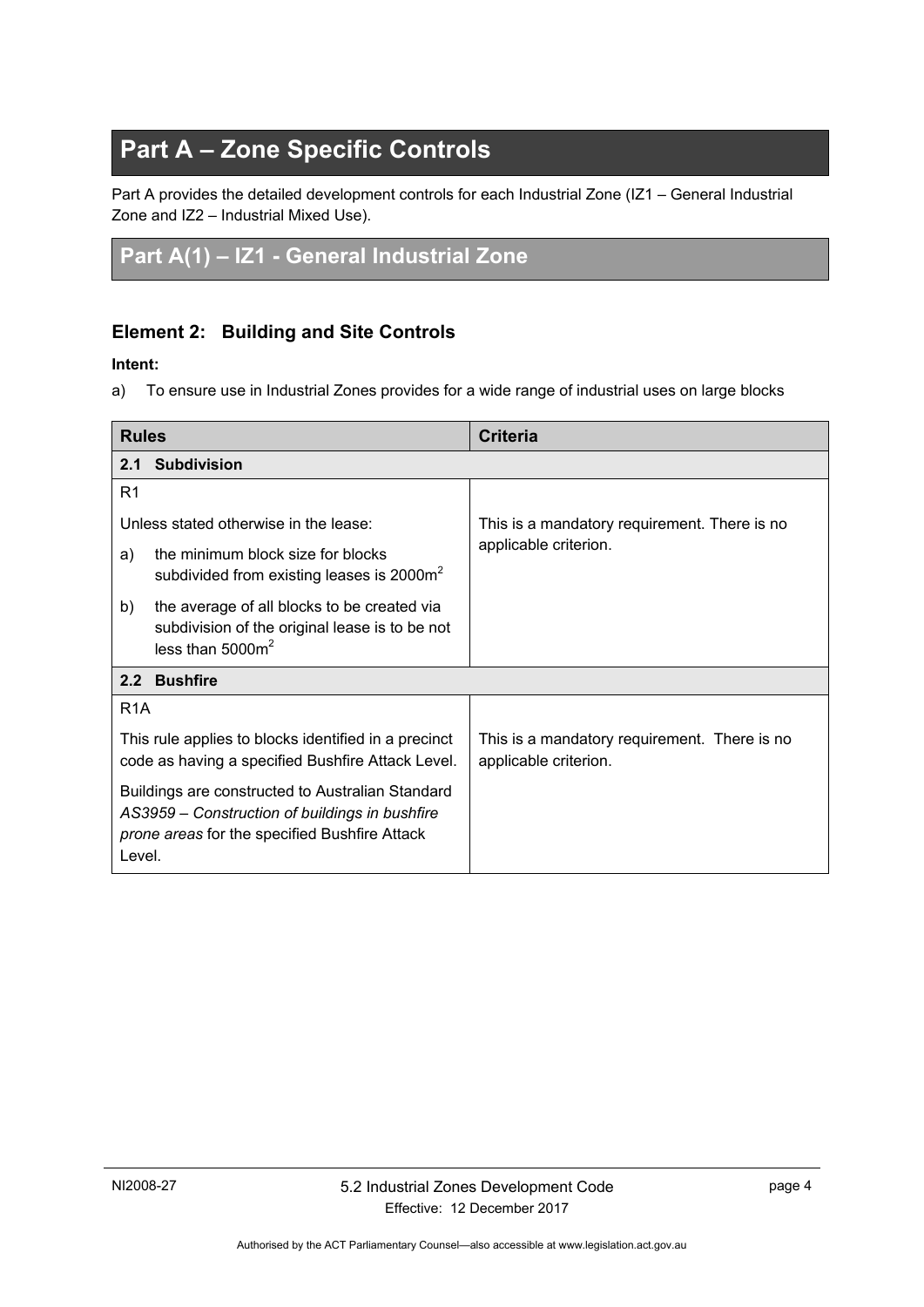# <span id="page-8-0"></span>**Part A(2) – IZ2 - Industrial Mixed Use Zone**

### <span id="page-8-1"></span>**Element 1: Restrictions on Use**

### **Intent:**

a) To provide for complementary commercial services to meet the needs of the Industrial Zones while protecting the viability of commercial centres through limited size and nature of uses

<span id="page-8-2"></span>

| <b>Rules</b>                                                               | <b>Criteria</b>                                                       |  |
|----------------------------------------------------------------------------|-----------------------------------------------------------------------|--|
| <b>Gross Floor Area</b><br>1.1                                             |                                                                       |  |
| R <sub>2</sub>                                                             |                                                                       |  |
| The maximum gross floor area per shop is as<br>follows:                    | This is a mandatory requirement. There is no<br>applicable criterion. |  |
| supermarket or shop selling food: 200 m <sup>2</sup><br>a)                 |                                                                       |  |
| other shops, except for bulky goods<br>b)<br>retailing: $3000 \text{ m}^2$ |                                                                       |  |

### <span id="page-8-3"></span>**Element 2: Building and site controls**

<span id="page-8-4"></span>

| <b>Rules</b>                                                                                                                                                  | <b>Criteria</b>                                                       |
|---------------------------------------------------------------------------------------------------------------------------------------------------------------|-----------------------------------------------------------------------|
| <b>Bushfire</b><br>2.1                                                                                                                                        |                                                                       |
| R <sub>2</sub> A                                                                                                                                              |                                                                       |
| This rule applies to blocks identified in a precinct<br>code as having a specified Bushfire Attack Level.                                                     | This is a mandatory requirement. There is no<br>applicable criterion. |
| Buildings are constructed to Australian Standard<br>AS3959 – Construction of buildings in bushfire<br>prone areas for the specified Bushfire Attack<br>Level. |                                                                       |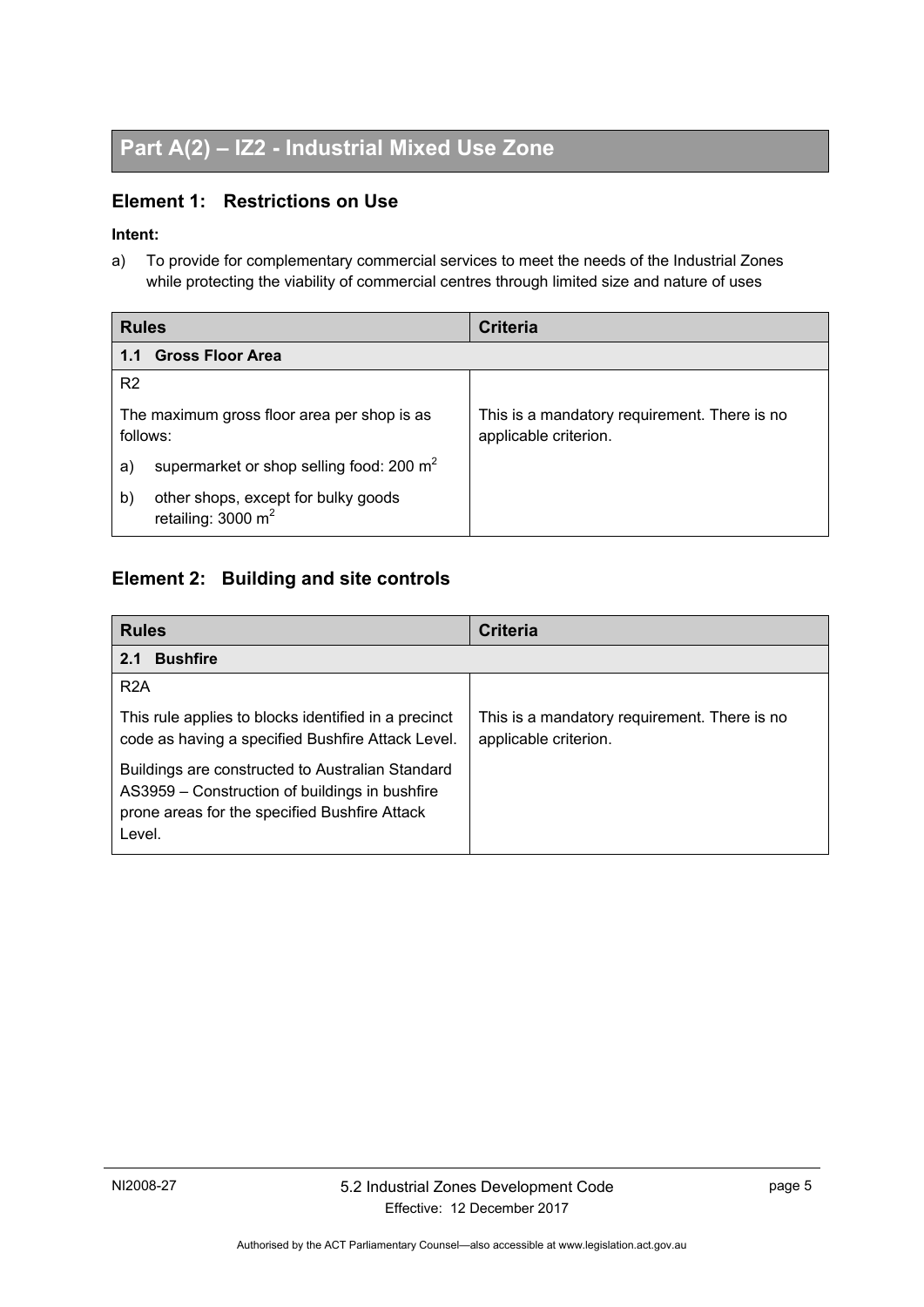# <span id="page-9-0"></span>**Part B – General Development Controls**

Part B provides the general development controls applicable to all Industrial Zones.

### <span id="page-9-1"></span>**Element 1: Restrictions on Use**

#### **Intent:**

- a) To provide for sufficient land to meet the industrial needs of the ACT
- b) To ensure that uses ancillary to the Industrial Zone remain subordinate to primary uses and ensure an appropriate level of amenity for users

<span id="page-9-3"></span><span id="page-9-2"></span>

| <b>Rules</b>                                                                                             | <b>Criteria</b>                                                                                                                                                                                                                                                     |  |
|----------------------------------------------------------------------------------------------------------|---------------------------------------------------------------------------------------------------------------------------------------------------------------------------------------------------------------------------------------------------------------------|--|
| 1.1 Community Uses                                                                                       |                                                                                                                                                                                                                                                                     |  |
| There is no applicable rule.                                                                             | C <sub>3</sub><br>Community uses are to be considered only where<br>it is demonstrated that the proposed use does not<br>jeopardise the use of surrounding land for<br>industrial purposes.                                                                         |  |
| There is no applicable rule.                                                                             | C <sub>4</sub><br>An application for community uses demonstrates<br>that the proposed use:<br>services the needs of the local workforce, or<br>a)<br>b)<br>requires a scale of building or level of<br>amenity that is not compatible with other<br>available land. |  |
| 1.2 Non Retail Commercial Uses                                                                           |                                                                                                                                                                                                                                                                     |  |
| R <sub>5</sub>                                                                                           |                                                                                                                                                                                                                                                                     |  |
| The total GFA of any individual or combination of<br>the following must not exceed 2000 $m^2$ per lease: | This is a mandatory requirement. There is no<br>applicable criterion.                                                                                                                                                                                               |  |
| business agency<br>a)                                                                                    |                                                                                                                                                                                                                                                                     |  |
| financial establishment<br>b)                                                                            |                                                                                                                                                                                                                                                                     |  |
| office<br>c)                                                                                             |                                                                                                                                                                                                                                                                     |  |
| d)<br>public agency.                                                                                     |                                                                                                                                                                                                                                                                     |  |
| 1.3 Caretaker's Residence                                                                                |                                                                                                                                                                                                                                                                     |  |
| There is no applicable rule.                                                                             | C <sub>6</sub><br>Residential amenity is provided, through solar<br>access, privacy, noise attenuation and security<br>measures.                                                                                                                                    |  |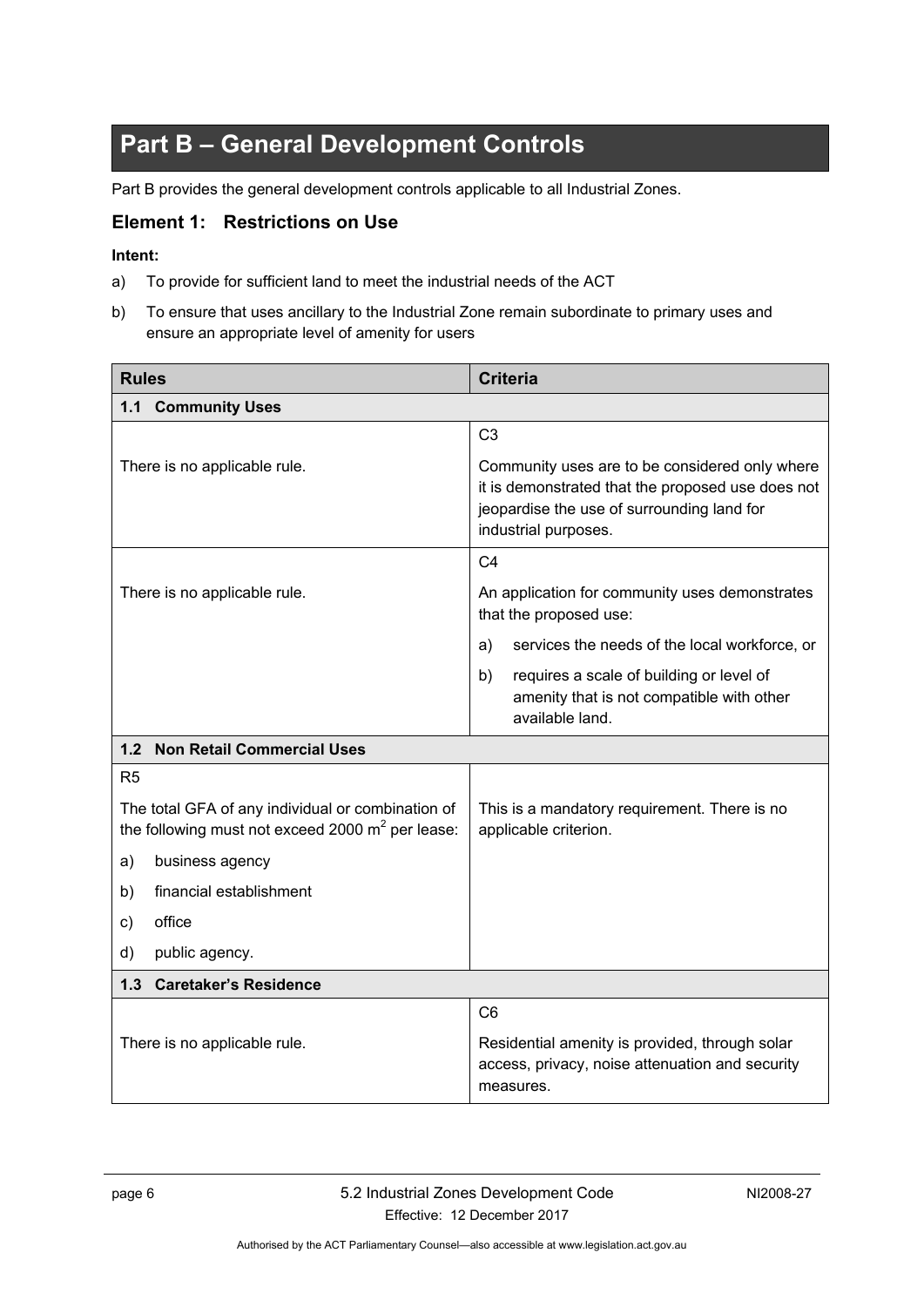## <span id="page-10-1"></span>**Element 2: Building and Site Controls**

### **Intent:**

a) To provide for building and site development of a scale appropriate to an industrial area while being responsive to interfaces and relationships with other buildings and land uses

<span id="page-10-3"></span><span id="page-10-2"></span>

| <b>Rules</b>                                                                                                                                                                                                                                       |                                                                                                                                                                                             | <b>Criteria</b>                                                                                                                                                                                    |  |
|----------------------------------------------------------------------------------------------------------------------------------------------------------------------------------------------------------------------------------------------------|---------------------------------------------------------------------------------------------------------------------------------------------------------------------------------------------|----------------------------------------------------------------------------------------------------------------------------------------------------------------------------------------------------|--|
| 2.1                                                                                                                                                                                                                                                | <b>Subdivision</b>                                                                                                                                                                          |                                                                                                                                                                                                    |  |
| R7                                                                                                                                                                                                                                                 |                                                                                                                                                                                             |                                                                                                                                                                                                    |  |
| Subdivision is only permitted where:                                                                                                                                                                                                               |                                                                                                                                                                                             | This is a mandatory requirement. There is no                                                                                                                                                       |  |
| a)                                                                                                                                                                                                                                                 | it is part of a development application for<br>another assessable development                                                                                                               | applicable criterion.                                                                                                                                                                              |  |
| b)                                                                                                                                                                                                                                                 | it is demonstrated that any residual block<br>can accommodate another assessable<br>development designed in accordance with<br>the relevant section of this Code.                           |                                                                                                                                                                                                    |  |
| R <sub>9</sub>                                                                                                                                                                                                                                     |                                                                                                                                                                                             |                                                                                                                                                                                                    |  |
| Urban infrastructure designs are in accordance<br>with the Design Standards for Urban<br>Infrastructure (ACT Department of Urban<br>Services).                                                                                                     |                                                                                                                                                                                             | This is a mandatory requirement. There is no<br>applicable criterion.                                                                                                                              |  |
|                                                                                                                                                                                                                                                    | 2.2 Demolition                                                                                                                                                                              |                                                                                                                                                                                                    |  |
| R <sub>10</sub>                                                                                                                                                                                                                                    |                                                                                                                                                                                             | C10                                                                                                                                                                                                |  |
| In accordance with section 148 of the Planning<br>and Development Act 2007, the application is<br>accompanied by a Statement of Endorsement<br>from utility provider (including water, sewerage,<br>stormwater, electricity and gas) stating that: |                                                                                                                                                                                             | If a Statement of Endorsement is not provided the<br>application will be referred to relevant utility<br>provider in accordance with the requirements of<br>the Planning and Development Act 2007. |  |
| a)                                                                                                                                                                                                                                                 | All network infrastructure on or immediately<br>adjacent the site has been identified on the<br>plan                                                                                        |                                                                                                                                                                                                    |  |
| b)                                                                                                                                                                                                                                                 | All potentially hazardous substances and<br>conditions (associated with or resulting from<br>the demolition process) that may constitute<br>a risk to utility services have been identified |                                                                                                                                                                                                    |  |
| c)                                                                                                                                                                                                                                                 | All required network disconnections have<br>been identified and the disconnection works<br>comply with utility requirements                                                                 |                                                                                                                                                                                                    |  |
| d)                                                                                                                                                                                                                                                 | All works associated with the demolition<br>comply with and are in accordance with<br>utility asset access and protection<br>requirements.                                                  |                                                                                                                                                                                                    |  |

<span id="page-10-0"></span>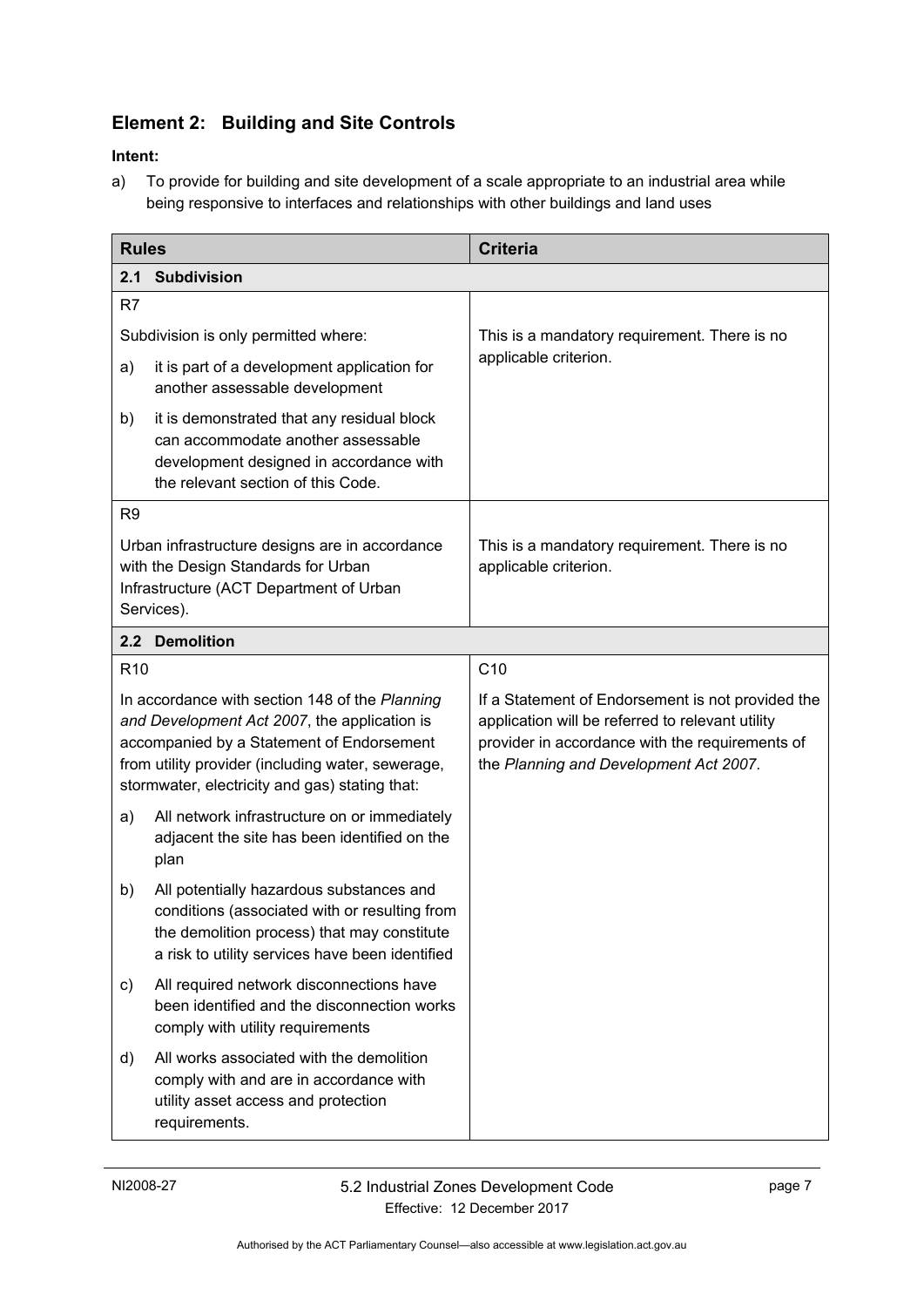<span id="page-11-2"></span><span id="page-11-1"></span><span id="page-11-0"></span>

| <b>Rules</b>                                                                               | <b>Criteria</b>                                                                                                                                                                                                                                                                                                                                                                                                                                                                                                                      |
|--------------------------------------------------------------------------------------------|--------------------------------------------------------------------------------------------------------------------------------------------------------------------------------------------------------------------------------------------------------------------------------------------------------------------------------------------------------------------------------------------------------------------------------------------------------------------------------------------------------------------------------------|
| Height<br>2.3                                                                              |                                                                                                                                                                                                                                                                                                                                                                                                                                                                                                                                      |
| R <sub>11</sub>                                                                            | C <sub>11</sub>                                                                                                                                                                                                                                                                                                                                                                                                                                                                                                                      |
| The maximum height of any wall of the building is<br>12 metres above natural ground level. | Development is of an appropriate scale<br>compatible with an industrial area.                                                                                                                                                                                                                                                                                                                                                                                                                                                        |
| 2.4 Setbacks                                                                               |                                                                                                                                                                                                                                                                                                                                                                                                                                                                                                                                      |
|                                                                                            | C <sub>12</sub>                                                                                                                                                                                                                                                                                                                                                                                                                                                                                                                      |
| There is no applicable rule.                                                               | Front and side boundary setbacks provide an<br>acceptable design solution for the development of<br>the site and are not detrimental to the visual<br>relationship with adjoining buildings or the<br>streetscape.                                                                                                                                                                                                                                                                                                                   |
| <b>National Capital Plan</b><br>2.5                                                        |                                                                                                                                                                                                                                                                                                                                                                                                                                                                                                                                      |
|                                                                                            | C13                                                                                                                                                                                                                                                                                                                                                                                                                                                                                                                                  |
| There is no applicable rule.                                                               | Where a development is subject to Special<br>Requirements under the National Capital Plan, or<br>any relevant Development Control Plan prepared<br>under the National Capital Plan, the development<br>is not inconsistent with the Special Requirements<br>or Development Control Plan. Where any<br>provision of this code is inconsistent with Special<br>Requirements under the National Capital Plan, or<br>any relevant Development Control Plan prepared<br>under the National Capital Plan, that provision<br>has no effect. |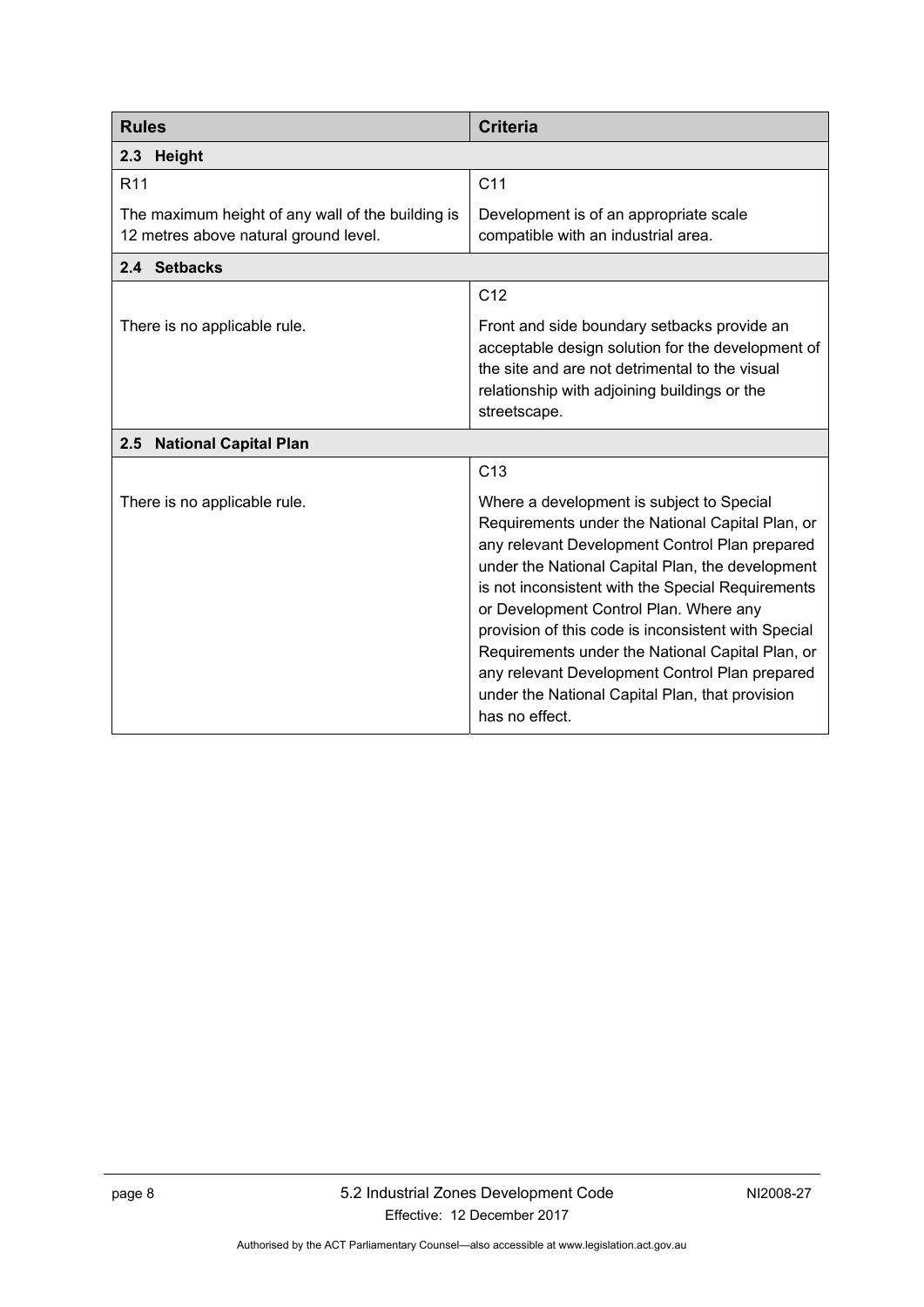### **Element 3: Built Form**

**Intent:** 

a) To provide for visual interest and articulation of buildings, and ensure legible development

*Note: Under the Building Act 2004 buildings need to meet the requirements of the Building Code of Australia. For certain classes of buildings, this will include prescribed energy requirements.* 

| <b>Rules</b>                                                                                                         | <b>Criteria</b>                                                                                                                                                                                    |  |  |
|----------------------------------------------------------------------------------------------------------------------|----------------------------------------------------------------------------------------------------------------------------------------------------------------------------------------------------|--|--|
| <b>Building Design</b><br>3.1                                                                                        |                                                                                                                                                                                                    |  |  |
| <b>R14</b>                                                                                                           | C <sub>14</sub>                                                                                                                                                                                    |  |  |
| External service equipment must be screened<br>from public view.                                                     | External service equipment must be integrated<br>into the building design.                                                                                                                         |  |  |
|                                                                                                                      | C <sub>15</sub>                                                                                                                                                                                    |  |  |
| There is no applicable rule.                                                                                         | The elevations of all buildings facing roads should<br>contribute to the quality of the streetscape through<br>well-designed buildings that respect adjoining<br>buildings and street landscaping. |  |  |
|                                                                                                                      | C16                                                                                                                                                                                                |  |  |
| There is no applicable rule.                                                                                         | The proposal identifies opportunities for retrofitting<br>of existing buildings where appropriate.                                                                                                 |  |  |
| 3.2 Materials and Finish                                                                                             |                                                                                                                                                                                                    |  |  |
|                                                                                                                      | C <sub>17</sub>                                                                                                                                                                                    |  |  |
| There is no applicable rule.                                                                                         | The roof and/or wall finish is of low reflectivity and<br>not white or off-white or untreated metal.                                                                                               |  |  |
| <b>R18</b>                                                                                                           | C <sub>18</sub>                                                                                                                                                                                    |  |  |
| External walls are clad with durable materials,<br>such as masonry, fibre cement sheeting or pre-<br>finished metal. | Where practicable, materials are chosen to<br>increase the sustainability of the building and the<br>built environment.                                                                            |  |  |
|                                                                                                                      | C <sub>19</sub>                                                                                                                                                                                    |  |  |
| There is no applicable rule.                                                                                         | Materials colours and textures are compatible<br>within any development and should contribute to<br>the built character of the adjoining development.                                              |  |  |
| 3.3 Interface                                                                                                        |                                                                                                                                                                                                    |  |  |
|                                                                                                                      | C <sub>20</sub>                                                                                                                                                                                    |  |  |
| There is no applicable rule.                                                                                         | Public access to shops and offices ancillary to<br>industrial buildings provide legible and safe<br>entries, located to the front of buildings.                                                    |  |  |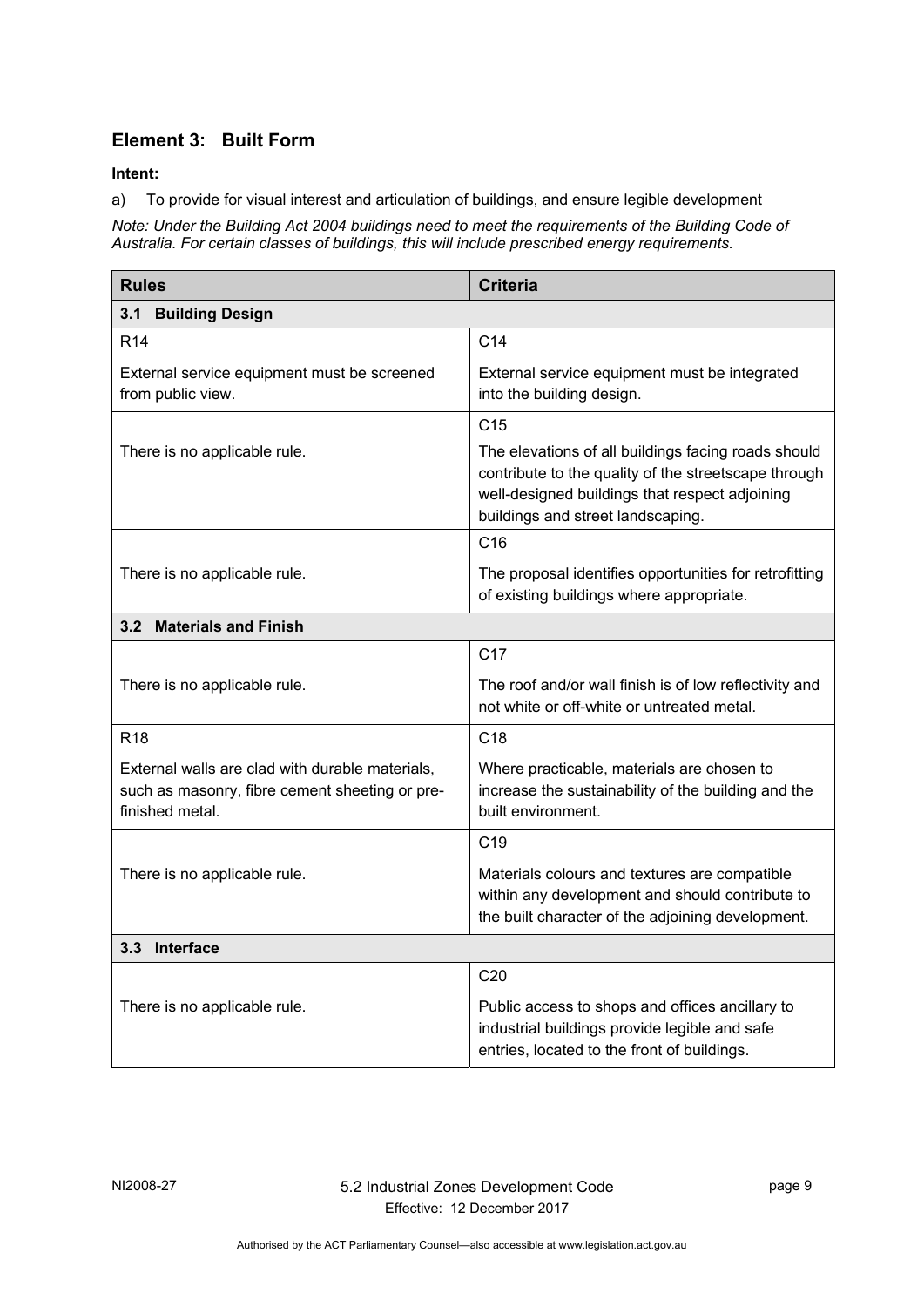<span id="page-13-2"></span><span id="page-13-1"></span><span id="page-13-0"></span>

| <b>Rules</b>                                                      | <b>Criteria</b>                                                                                                                        |  |
|-------------------------------------------------------------------|----------------------------------------------------------------------------------------------------------------------------------------|--|
|                                                                   | C <sub>21</sub>                                                                                                                        |  |
| There is no applicable rule.                                      | Fencing visible from the public domain is<br>compatible with the predominant building on the<br>site, and is at least 50% transparent. |  |
| 3.4 Crime Prevention Through Environmental Design                 |                                                                                                                                        |  |
|                                                                   | C <sub>22</sub>                                                                                                                        |  |
| There is no applicable rule.                                      | The development meets the requirements of the<br>Crime Prevention Through Environmental Design<br>General Code.                        |  |
| 3.5 Access and Mobility                                           |                                                                                                                                        |  |
|                                                                   | C <sub>23</sub>                                                                                                                        |  |
| There is no applicable rule.                                      | The development meets the requirements of the<br>Access and Mobility General Code.                                                     |  |
| 3.6 Location Requirements for Community and Recreation Facilities |                                                                                                                                        |  |
|                                                                   | C <sub>23A</sub>                                                                                                                       |  |
| There is no applicable rule.                                      | The development meets the requirements of the<br>Community and Recreation Facilities Location<br>Guidelines General Code.              |  |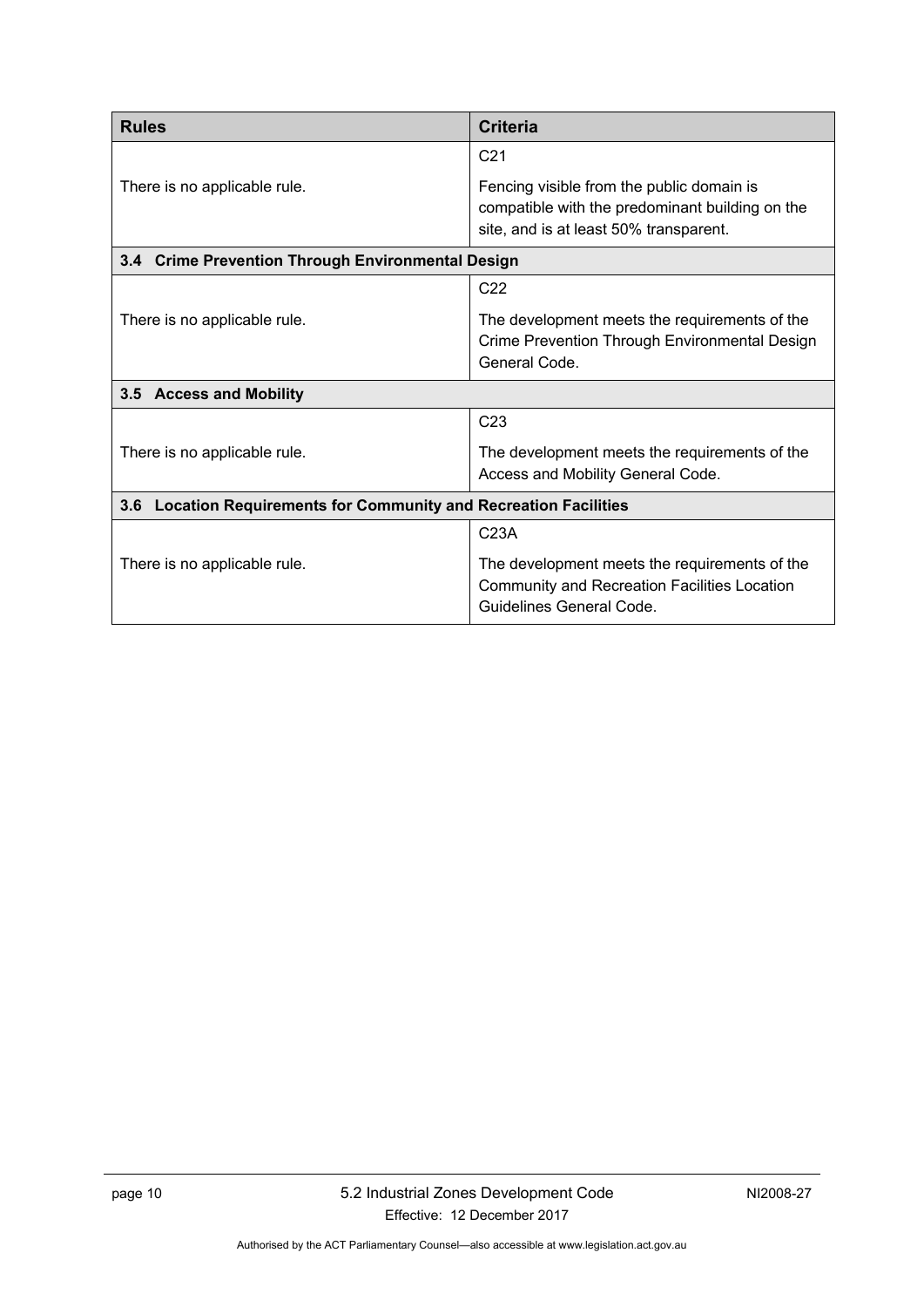# **Element 4: Parking and Site Access**

### **Intent:**

a) To provide for safe and efficient access, circulation and parking facilities for vehicles and pedestrians

<span id="page-14-3"></span><span id="page-14-2"></span><span id="page-14-1"></span><span id="page-14-0"></span>

| <b>Rules</b>                                                                                                 | <b>Criteria</b>                                                                                                                                             |  |
|--------------------------------------------------------------------------------------------------------------|-------------------------------------------------------------------------------------------------------------------------------------------------------------|--|
| 4.1 Vehicle Access and Parking                                                                               |                                                                                                                                                             |  |
|                                                                                                              | C <sub>24</sub>                                                                                                                                             |  |
| There is no applicable rule.                                                                                 | Driveways and pedestrian entrances to the site<br>are clearly visible from the front site boundary.                                                         |  |
| <b>R26</b>                                                                                                   | C <sub>26</sub>                                                                                                                                             |  |
| Loading docks or vehicular entries to buildings<br>are not provided on the street frontages of<br>buildings. | Loading docks and building entries do not<br>dominate the street frontage or conflict with<br>parking and pedestrian movements in front of the<br>building. |  |
|                                                                                                              | C <sub>27</sub>                                                                                                                                             |  |
| There is no applicable rule.                                                                                 | Parking and vehicular access must comply with<br>the requirements of the Parking and Vehicular<br>Access General Code.                                      |  |
| <b>R28</b>                                                                                                   | C <sub>28</sub>                                                                                                                                             |  |
| Parking facilities are located behind the minimum<br>front setback but forward of any onsite activity.       | The location of car-parking areas maximises<br>opportunities for passive surveillance from areas<br>within and adjacent to the site.                        |  |
|                                                                                                              | C <sub>29</sub>                                                                                                                                             |  |
| There is no applicable rule.                                                                                 | Where applicable, bicycle parking complies with<br>the requirements of the Bicycle Parking General<br>Code.                                                 |  |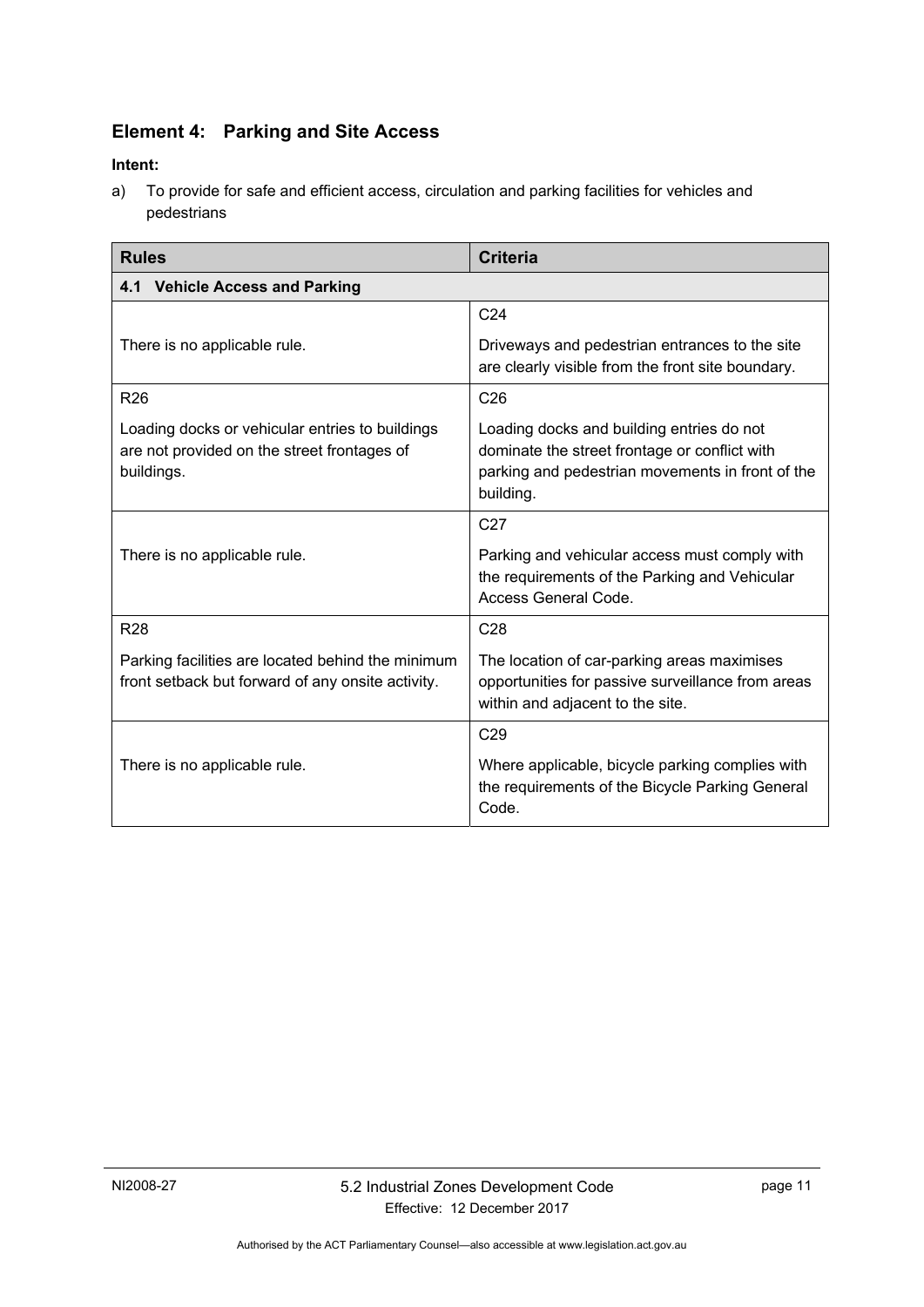<span id="page-15-1"></span><span id="page-15-0"></span>

| <b>Rules</b>                                                                                                                                                         | <b>Criteria</b>                                                                                                                                                                                                               |  |
|----------------------------------------------------------------------------------------------------------------------------------------------------------------------|-------------------------------------------------------------------------------------------------------------------------------------------------------------------------------------------------------------------------------|--|
| 4.2 Service Access and Delivery                                                                                                                                      |                                                                                                                                                                                                                               |  |
| R <sub>30</sub>                                                                                                                                                      | C <sub>30</sub>                                                                                                                                                                                                               |  |
| Provision is made onsite for the loading and<br>unloading of vehicles, with adequate<br>manoeuvring space so that vehicles can enter                                 | Provision is made for associated loading and<br>unloading of goods which complies with all of the<br>following:                                                                                                               |  |
| and leave the site travelling in a forward direction.<br>Note: Loading/unloading and associated manoeuvring areas<br>is in addition to minimum parking requirements. | demonstrates adequate justification for the<br>a)<br>proposed arrangements when not entering<br>and exiting in a forward direction                                                                                            |  |
|                                                                                                                                                                      | does not unreasonably compromise the<br>b)<br>safety of pedestrian and traffic movement<br>and operation of any adjoining facilities such<br>as road, cycleway or pedestrian pathway,<br>and on-street and off-street parking |  |
|                                                                                                                                                                      | provides adequate space for the<br>C)<br>manoeuvring of vehicles                                                                                                                                                              |  |
|                                                                                                                                                                      | is endorsed by the Department of Territory<br>d)<br>and Municipal Services.                                                                                                                                                   |  |

### **Element 5: Amenity**

### **Intent:**

a) To provide for a high level of amenity through consideration of personal safety, landscaping and visual impact

| <b>Rules</b>                 | <b>Criteria</b>                                                                                                                                                                                                    |
|------------------------------|--------------------------------------------------------------------------------------------------------------------------------------------------------------------------------------------------------------------|
| Landscape<br>5.1             |                                                                                                                                                                                                                    |
|                              | C <sub>31</sub>                                                                                                                                                                                                    |
| There is no applicable rule. | The minimum setback area includes landscaping,<br>comprising advanced trees and shrubs, in order<br>to minimise the visual impacts of buildings, car-<br>parking areas, and plant and materials stored on<br>site. |
|                              | C <sub>32</sub>                                                                                                                                                                                                    |
| There is no applicable rule. | Tree planting to parking areas are positioned to<br>provide shade to such areas and to soften the<br>visual impact of such areas.                                                                                  |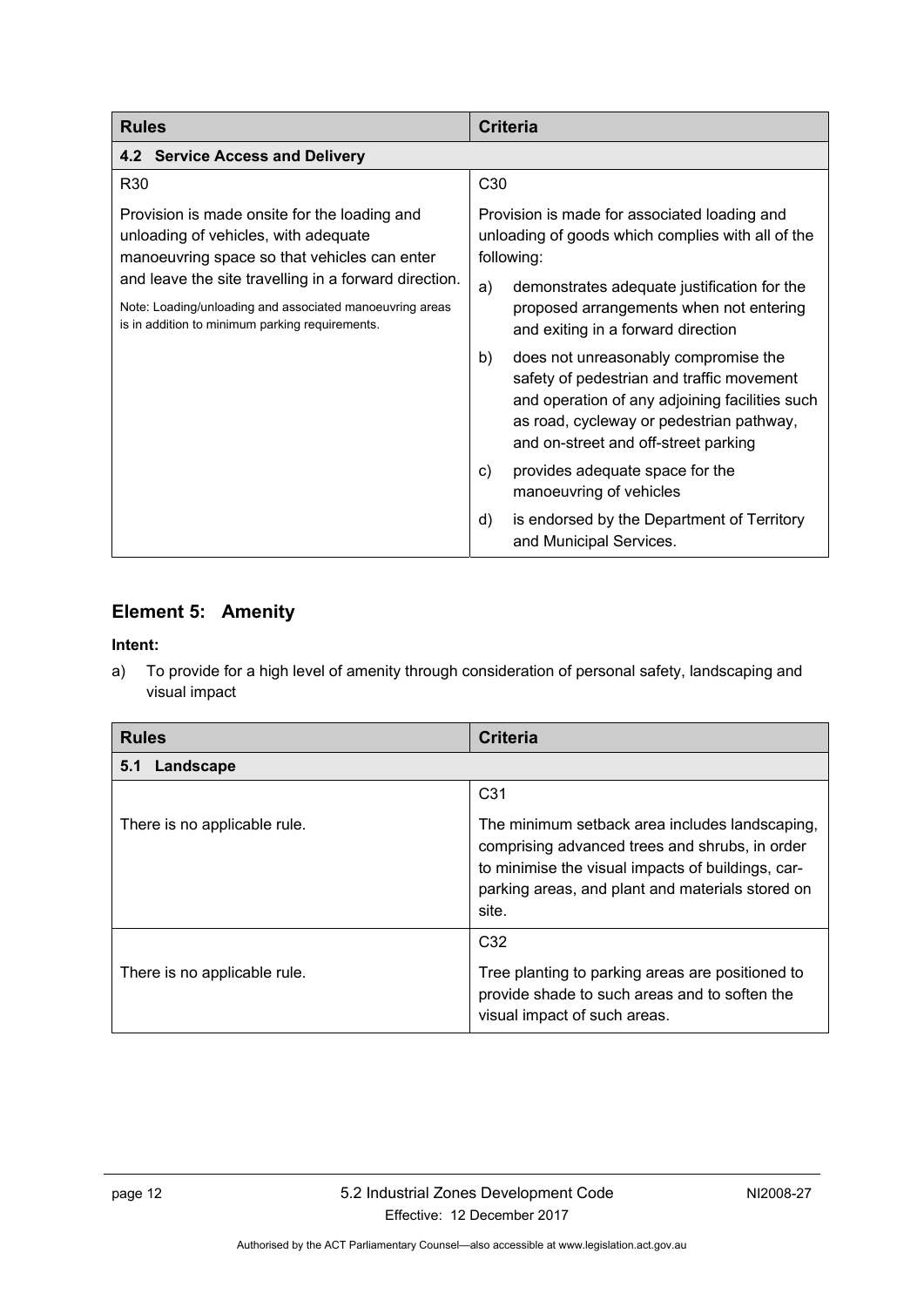<span id="page-16-2"></span><span id="page-16-1"></span><span id="page-16-0"></span>

| <b>Rules</b>                                                                                                                                                                                                                                                                                                                                                                                                                                                                                                  | <b>Criteria</b>                                                                                                                                                                                                     |
|---------------------------------------------------------------------------------------------------------------------------------------------------------------------------------------------------------------------------------------------------------------------------------------------------------------------------------------------------------------------------------------------------------------------------------------------------------------------------------------------------------------|---------------------------------------------------------------------------------------------------------------------------------------------------------------------------------------------------------------------|
| 5.2 Noise                                                                                                                                                                                                                                                                                                                                                                                                                                                                                                     |                                                                                                                                                                                                                     |
| There is no applicable rule.                                                                                                                                                                                                                                                                                                                                                                                                                                                                                  | C <sub>33</sub><br>Where the proposed use is adjacent to, or is, a<br>noise producing activity, noise attenuation<br>measures are utilised to protect the amenity of<br>the area and promote compatibility of uses. |
| R34                                                                                                                                                                                                                                                                                                                                                                                                                                                                                                           | C34                                                                                                                                                                                                                 |
| A Noise Management Plan, prepared by an<br>accredited acoustic specialist who is a member of<br>the Australian Acoustical Society, endorsed by<br>Environment Protection is provided for the<br>following uses:<br>-club<br>-drink establishment<br>-hotel<br>-industry (except light industry)<br>-indoor entertainment facility<br>-restaurant<br>The Noise Management Plan details the design,<br>siting and construction methods, which will be<br>used to minimise the impact of noise on<br>neighbours. | If an endorsed Noise Management Plan is not<br>provided, the application will be referred to the<br>relevant agency in accordance with the<br>requirements of the Planning and Development<br>Act 2007.             |
| Lighting<br>5.3                                                                                                                                                                                                                                                                                                                                                                                                                                                                                               |                                                                                                                                                                                                                     |
| <b>R35</b>                                                                                                                                                                                                                                                                                                                                                                                                                                                                                                    | C <sub>35</sub>                                                                                                                                                                                                     |
| External lighting is provided to building frontages,<br>to all pathways, roads/laneways and car parking<br>areas in accordance with Australian Standard<br>1158.1.3 Pedestrian Lighting.                                                                                                                                                                                                                                                                                                                      | External lighting is provided in accordance with<br>the Crime Prevention Through Environmental<br>Design General Code.                                                                                              |
| R36                                                                                                                                                                                                                                                                                                                                                                                                                                                                                                           | C36                                                                                                                                                                                                                 |
| All external lighting provided is in accordance<br>with AS 4282 Control of the Obtrusive Effects of<br>Outdoor Lighting.                                                                                                                                                                                                                                                                                                                                                                                      | All lighting, including security and car park<br>lighting, is designed to minimise light spill                                                                                                                      |
| 5.4 Signs                                                                                                                                                                                                                                                                                                                                                                                                                                                                                                     |                                                                                                                                                                                                                     |
| There is no applicable rule.                                                                                                                                                                                                                                                                                                                                                                                                                                                                                  | C37<br>Signs must comply with the Signs General Code.                                                                                                                                                               |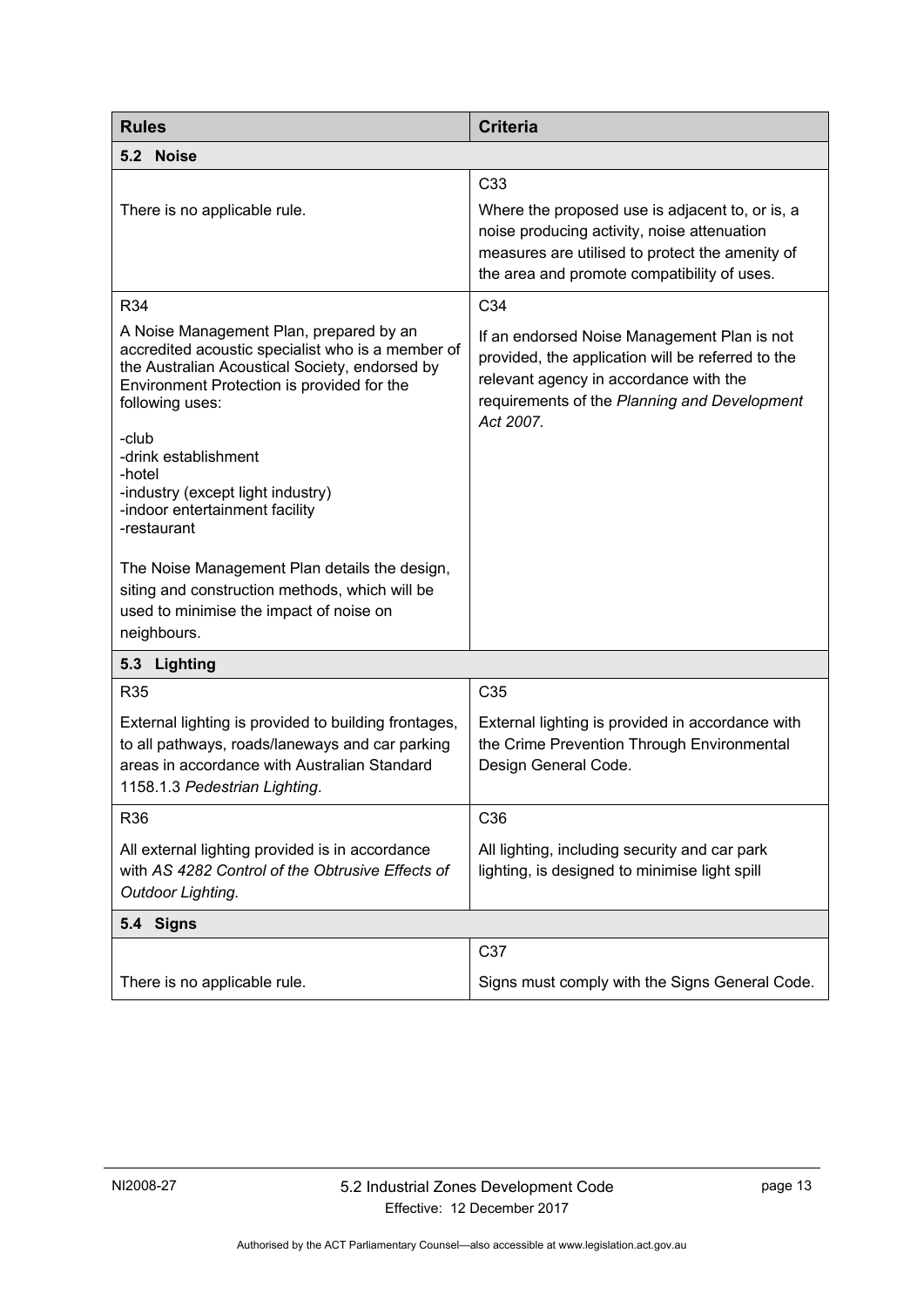### **Element 6: Environment**

### <span id="page-17-0"></span>**Intent:**

- a) To provide for the identification and mitigation of potential onsite and offsite environmental impacts of any development
- b) To enable the incorporation of alternative design options where necessary

<span id="page-17-2"></span><span id="page-17-1"></span>

| <b>Rules</b>                                                                                                                                                                                                                                                                                                                                                                                                               | <b>Criteria</b>                                                                                                                                                                                                                                                        |
|----------------------------------------------------------------------------------------------------------------------------------------------------------------------------------------------------------------------------------------------------------------------------------------------------------------------------------------------------------------------------------------------------------------------------|------------------------------------------------------------------------------------------------------------------------------------------------------------------------------------------------------------------------------------------------------------------------|
| 6.1 Water Sensitive Urban Design - Mains Water Consumption                                                                                                                                                                                                                                                                                                                                                                 |                                                                                                                                                                                                                                                                        |
| Note: Refer to the Water Ways: Water Sensitive Urban Design General Code for more information on Water Sensitive Urban<br>Design                                                                                                                                                                                                                                                                                           |                                                                                                                                                                                                                                                                        |
| R38                                                                                                                                                                                                                                                                                                                                                                                                                        | C <sub>38</sub>                                                                                                                                                                                                                                                        |
| Evidence is provided that shows the development<br>achieves a minimum 40% reduction in mains<br>water consumption compared to an equivalent<br>development constructed in 2003 using the<br>ACTPLA on-line assessment tool or another tool<br>as included in the Water Ways: Water Sensitive<br>Urban Design General Code. The 40% target is<br>met without any reliance on landscaping<br>measures to reduce consumption. | This is a mandatory requirement. There is no<br>applicable criterion.                                                                                                                                                                                                  |
| This requirement does not apply for extensions<br>with an increase in the combined roof area,<br>driveway, car manoeuvring areas and car parking<br>areas of less than 25% of the original area.                                                                                                                                                                                                                           |                                                                                                                                                                                                                                                                        |
| 6.2 Water Sensitive Urban Design - Stormwater Quality                                                                                                                                                                                                                                                                                                                                                                      |                                                                                                                                                                                                                                                                        |
| Note: Refer to the Water Ways: Water Sensitive Urban Design General Code for more information on Water Sensitive Urban<br>Design                                                                                                                                                                                                                                                                                           |                                                                                                                                                                                                                                                                        |
| R39                                                                                                                                                                                                                                                                                                                                                                                                                        | C39                                                                                                                                                                                                                                                                    |
| All sites of size greater than $2,000\,\text{m}^2$ need to<br>provide evidence of stormwater storage greater<br>than or equal to the volume of 1.4kL per 100 $m2$ of<br>impervious area and release over a period of 1 to<br>3 days. 50% of the volume of rainwater tanks with<br>a toilet connection may be regarded as<br>contributing towards this requirement.                                                         | Evidence is provided that demonstrates that for<br>all sites of size greater than $2,000m^2$ , a reduction<br>of 1-in-3 month stormwater peak run off flow to<br>pre-development levels with release of captured<br>flow over a period of 1 to 3 days can be achieved. |
| This requirement does not apply for extensions<br>with an increase in the combined roof area,<br>driveway, car manoeuvring areas and car parking<br>areas of less than 25% of the original area.                                                                                                                                                                                                                           | This requirement does not apply for extensions<br>with an increase in the combined roof area,<br>driveway, car manoeuvring areas and car parking<br>areas of less than 25% of the original area.                                                                       |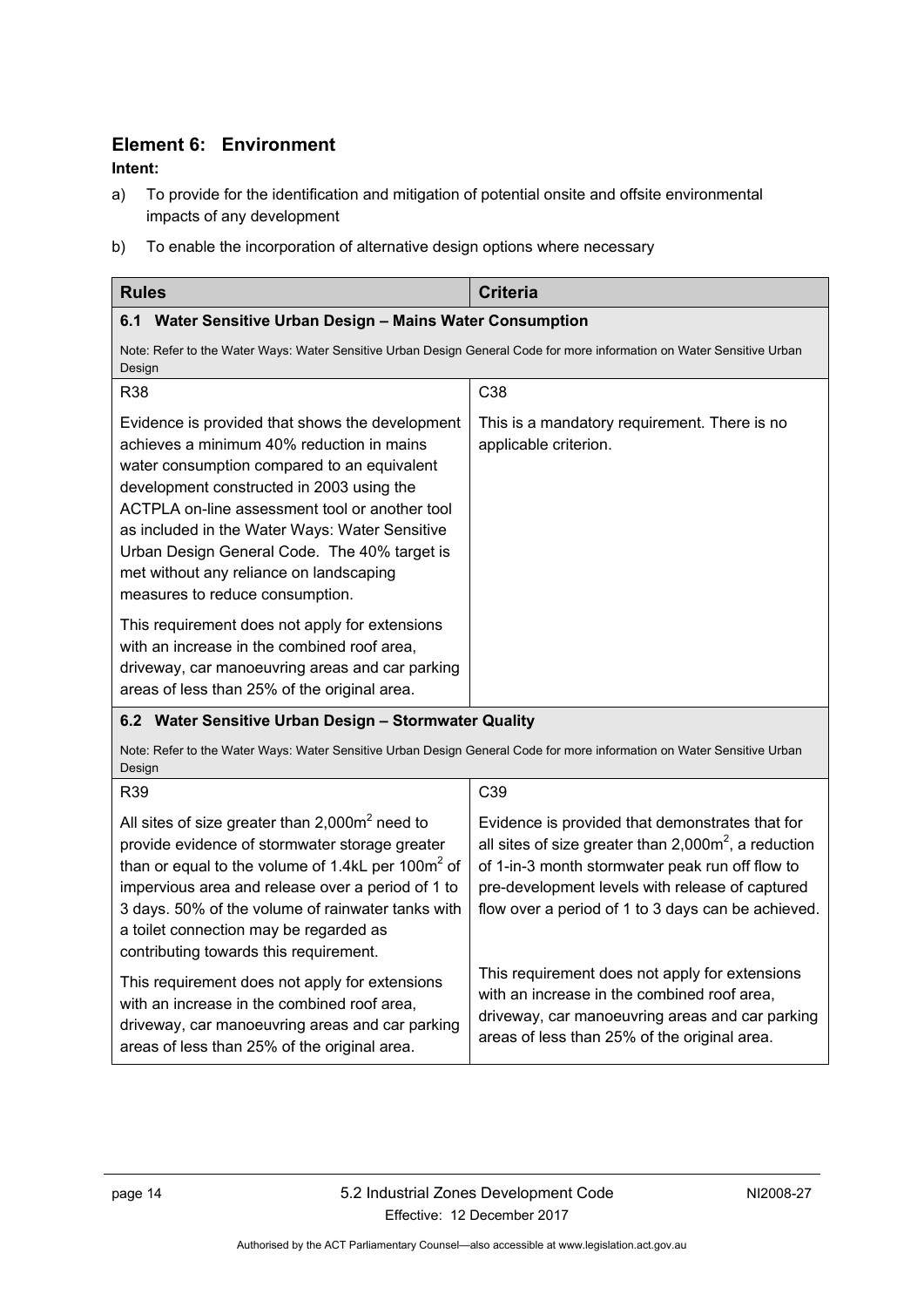| <b>Rules</b>                                                                                                                                                                                                             | <b>Criteria</b>                                                                                                                                                                                                                                                            |
|--------------------------------------------------------------------------------------------------------------------------------------------------------------------------------------------------------------------------|----------------------------------------------------------------------------------------------------------------------------------------------------------------------------------------------------------------------------------------------------------------------------|
| R40                                                                                                                                                                                                                      | C40                                                                                                                                                                                                                                                                        |
| Sites of size greater than $5,000m^2$ need to<br>provide evidence showing a reduction in average<br>annual stormwater pollutant export load of:                                                                          | Sites of size greater than $5,000m^2$ need to<br>provide evidence showing a reduction in average<br>annual stormwater pollutant export load of:                                                                                                                            |
| suspended solids by 60%<br>a)                                                                                                                                                                                            | suspended solids by 60%<br>a)                                                                                                                                                                                                                                              |
| total phosphorous by 45%<br>b)                                                                                                                                                                                           | total phosphorous by 45%<br>b)                                                                                                                                                                                                                                             |
| total nitrogen by 40%<br>c)                                                                                                                                                                                              | total nitrogen by 40%<br>c)                                                                                                                                                                                                                                                |
| compared to an urban catchment with no water<br>quality management controls, using the MUSIC<br>model to demonstrate compliance.                                                                                         | compared to an urban catchment with no water<br>quality management controls, using any other<br>method.                                                                                                                                                                    |
| This requirement does not apply for extensions<br>with an increase in the combined roof area,<br>driveway, car manoeuvring areas and car parking<br>areas of less than 25% of the original area.                         | This requirement does not apply for extensions<br>with an increase in the combined roof area.<br>driveway, car manoeuvring areas and car parking<br>areas of less than 25% of the original area.                                                                           |
| 6.3 Water Sensitive Urban Design - Stormwater Quantity                                                                                                                                                                   |                                                                                                                                                                                                                                                                            |
| Note: Refer to the Water Ways: Water Sensitive Urban Design General Code for more information on Water Sensitive Urban<br>Design                                                                                         |                                                                                                                                                                                                                                                                            |
| R41                                                                                                                                                                                                                      | C41                                                                                                                                                                                                                                                                        |
| All sites of size greater than $2,000m^2$ and subject<br>to redevelopment need to ensure that the<br>capacity of the existing pipe (minor) stormwater                                                                    | Evidence is provided by a suitably qualified<br>person that shows that for all sites of size greater<br>than $2,000m^2$ and subject to redevelopment                                                                                                                       |
| connection to the site is not exceeded in the 1-in-<br>10 year storm event.                                                                                                                                              | <b>EITHER</b>                                                                                                                                                                                                                                                              |
| All sites of size greater than $2,000m^2$ and subject<br>to redevelopment need to ensure that the<br>capacity of the existing overland (major)                                                                           | a reduction of 1-in-5 year and 1-in-100 year<br>stormwater peak run off flow to pre-development<br>levels. See WaterWays General Code for more<br>detail.                                                                                                                  |
| stormwater system to the site is not exceeded in<br>the 1-in-100 year storm event.                                                                                                                                       | ΟR                                                                                                                                                                                                                                                                         |
|                                                                                                                                                                                                                          | That the capacity of the downstream piped<br>stormwater system to its outlet with an open<br>channel is not exceeded in the 1-in-10 year storm<br>event.                                                                                                                   |
| For estate and multiple block developments<br>larger than 5000 $m^2$ , retardation of stormwater to<br>meet the above requirements are to be met at the<br>estate scale rather than by measures on<br>individual blocks. | For estate and multiple block developments<br>larger than 5000 $m^2$ , retardation of stormwater to<br>meet the above requirements are to be met at the<br>estate scale unless it can be demonstrated that<br>this is less feasible than measures on individual<br>blocks. |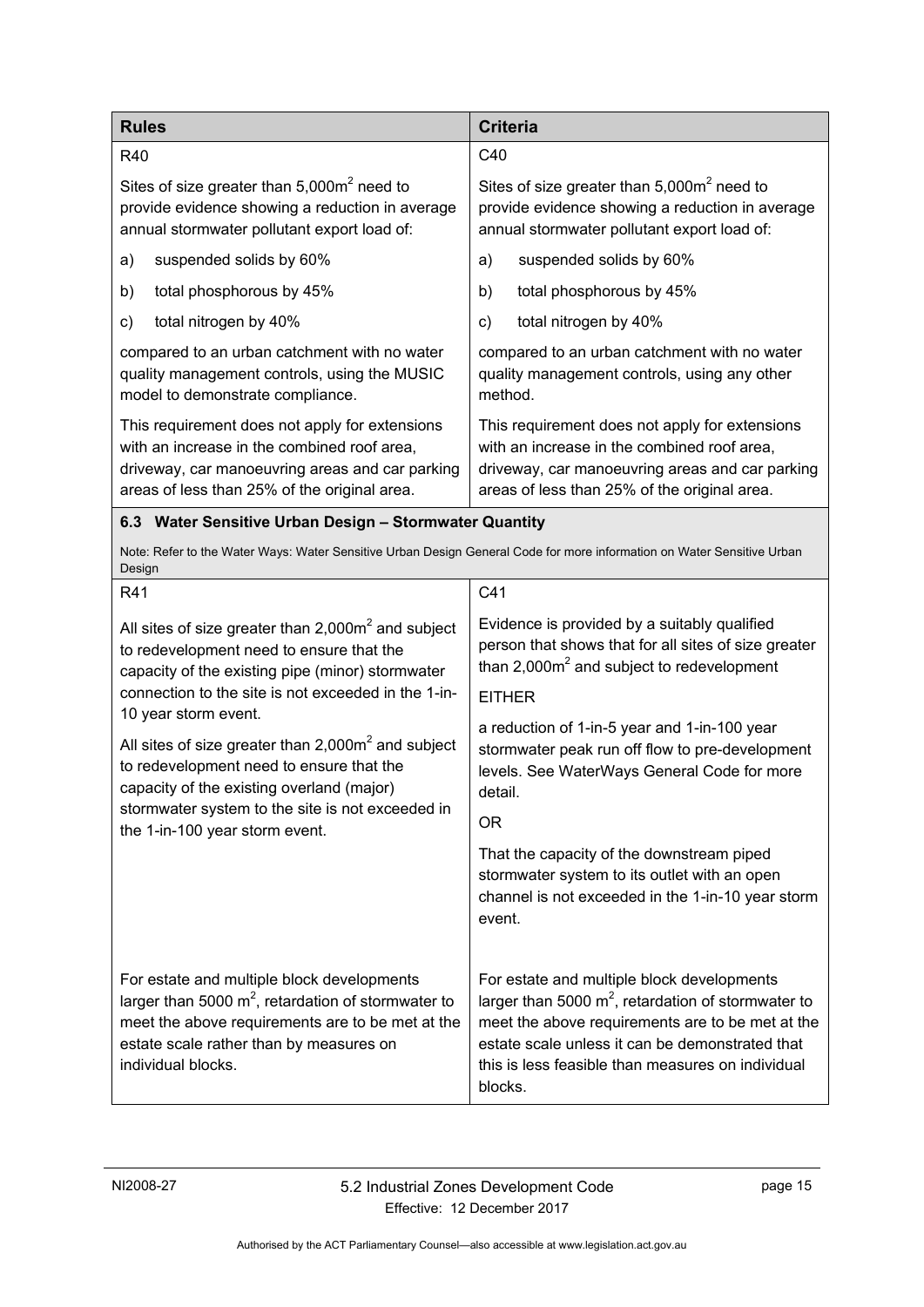<span id="page-19-2"></span><span id="page-19-1"></span><span id="page-19-0"></span>

| <b>Rules</b>                                                                                                                                                                                                                                                                                                                                                                                          | <b>Criteria</b>                                                                                                                                                                                                            |
|-------------------------------------------------------------------------------------------------------------------------------------------------------------------------------------------------------------------------------------------------------------------------------------------------------------------------------------------------------------------------------------------------------|----------------------------------------------------------------------------------------------------------------------------------------------------------------------------------------------------------------------------|
| 6.4 Heritage                                                                                                                                                                                                                                                                                                                                                                                          |                                                                                                                                                                                                                            |
| <b>R42</b>                                                                                                                                                                                                                                                                                                                                                                                            | C42                                                                                                                                                                                                                        |
| In accordance with section 148 of the Planning<br>and Development Act 2007, applications for<br>development on land or buildings subject to<br>interim or full heritage registration are to be<br>accompanied by advice from the Heritage<br>Council stating that the development meets the<br>requirements of the Heritage Act 2004.                                                                 | If advice from the Heritage Council is required,<br>but not provided, then the application will be<br>referred to the Heritage Council in accordance<br>with the requirements of the Planning and<br>Development Act 2007. |
| 6.5 Contamination                                                                                                                                                                                                                                                                                                                                                                                     |                                                                                                                                                                                                                            |
| R43                                                                                                                                                                                                                                                                                                                                                                                                   | C43                                                                                                                                                                                                                        |
| A statement is provided that the potential for land<br>contamination has been assessed in accordance<br>with the ACT Government Strategic Plan -<br>Contaminated Sites Management 1995 and the<br><b>ACT Environment Protection Authority</b><br><b>Contaminated Sites Environmental Protection</b><br>Policy 2000, and it is demonstrated that the land<br>is suitable for the proposed development. | If a statement that the site has been assessed is<br>not provided, the application will be referred to<br>the relevant agency in accordance with the<br>requirements of the Planning and Development<br>Act 2007.          |
| 6.6<br><b>Trees</b>                                                                                                                                                                                                                                                                                                                                                                                   |                                                                                                                                                                                                                            |
| <b>R44</b>                                                                                                                                                                                                                                                                                                                                                                                            |                                                                                                                                                                                                                            |
| This rule applies to a development that has one<br>or more of the following characteristics:                                                                                                                                                                                                                                                                                                          | This is a mandatory requirement. There is no<br>applicable criterion.                                                                                                                                                      |
| requires groundwork within the tree<br>a)<br>protection zone of a protected tree                                                                                                                                                                                                                                                                                                                      |                                                                                                                                                                                                                            |
| is likely to cause damage to or removal of<br>b)<br>any protected trees                                                                                                                                                                                                                                                                                                                               |                                                                                                                                                                                                                            |
| The authority shall refer the development<br>application to the Conservator of Flora and<br>Fauna.                                                                                                                                                                                                                                                                                                    |                                                                                                                                                                                                                            |
| Notes:                                                                                                                                                                                                                                                                                                                                                                                                |                                                                                                                                                                                                                            |
| 1. Under the Planning and Development Regulation 2008 a<br>development application for a <i>declared site</i> under the<br>Tree Protection Act 2005, must be referred to the<br>Conservator of Flora and Fauna.                                                                                                                                                                                       |                                                                                                                                                                                                                            |
| 2. The authority will consider any advice from the<br>Conservator of Flora and Fauna before determining the<br>application in accordance with the Planning and<br>Development Act 2007.                                                                                                                                                                                                               |                                                                                                                                                                                                                            |
| Protected tree and declared site are defined under the<br>3.<br>Tree Protection Act 2005.                                                                                                                                                                                                                                                                                                             |                                                                                                                                                                                                                            |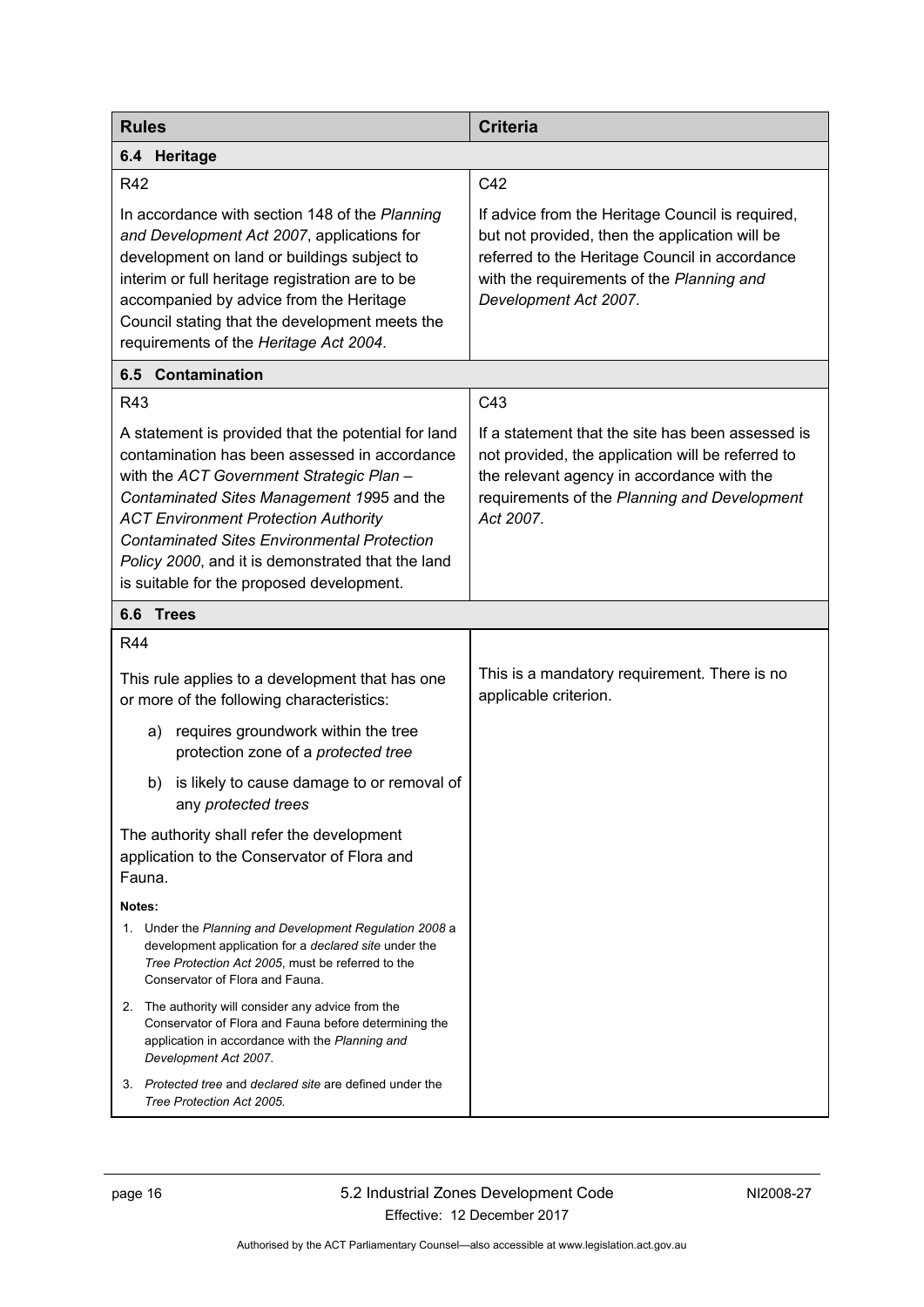<span id="page-20-0"></span>

| <b>Rules</b>                                                                                                                                                                                                                                                                                                                                                 | <b>Criteria</b>                                                                                                                                                                                                                                                                       |
|--------------------------------------------------------------------------------------------------------------------------------------------------------------------------------------------------------------------------------------------------------------------------------------------------------------------------------------------------------------|---------------------------------------------------------------------------------------------------------------------------------------------------------------------------------------------------------------------------------------------------------------------------------------|
| <b>R45</b>                                                                                                                                                                                                                                                                                                                                                   | C45                                                                                                                                                                                                                                                                                   |
| Trees on development sites are removed only<br>with the prior agreement in writing of the<br>Territory.                                                                                                                                                                                                                                                      | Retained trees are protected and maintained<br>during construction to the satisfaction of the<br>Territory.                                                                                                                                                                           |
| 6.7 Hazardous Material                                                                                                                                                                                                                                                                                                                                       |                                                                                                                                                                                                                                                                                       |
| <b>R46</b>                                                                                                                                                                                                                                                                                                                                                   | C46                                                                                                                                                                                                                                                                                   |
| For the demolition of multi-unit housing (including<br>garages and carports) constructed* prior to 1985,<br>and Commercial / Industrial premises constructed<br>prior to 2005, a Hazardous Materials Survey<br>(including an asbestos survey) is carried out and<br>signed by an appropriately licensed person and is<br>endorsed by Environment Protection. | If an endorsed hazardous material survey is<br>required however evidence of an endorsed<br>hazardous materials survey is not provided, the<br>application will be referred to the relevant agency<br>in accordance with the requirements of the<br>Planning and Development Act 2007. |
| The Survey is provided and covers the disposal<br>of hazardous materials, showing that:                                                                                                                                                                                                                                                                      |                                                                                                                                                                                                                                                                                       |
| a) Hazardous material disposal (including<br>asbestos) is to be at a licensed disposal facility in<br>the ACT                                                                                                                                                                                                                                                |                                                                                                                                                                                                                                                                                       |
| b) If hazardous materials are to be transported for<br>disposal interstate, approval from the<br>Environment Protection Authority is obtained prior<br>to removal of material from the site                                                                                                                                                                  |                                                                                                                                                                                                                                                                                       |
| c) An appropriately licensed contractor is<br>engaged for the removal and transport of all<br>hazardous materials (including asbestos) present<br>at the site.                                                                                                                                                                                               |                                                                                                                                                                                                                                                                                       |
| * construction date means the date when the                                                                                                                                                                                                                                                                                                                  |                                                                                                                                                                                                                                                                                       |
| Certificate of Occupancy was issued                                                                                                                                                                                                                                                                                                                          |                                                                                                                                                                                                                                                                                       |
| 6.8 Excavation                                                                                                                                                                                                                                                                                                                                               |                                                                                                                                                                                                                                                                                       |
|                                                                                                                                                                                                                                                                                                                                                              | C47                                                                                                                                                                                                                                                                                   |
| There is no applicable rule.                                                                                                                                                                                                                                                                                                                                 | Onsite cut and fill is minimised and managed to<br>ameliorate negative off site impacts.                                                                                                                                                                                              |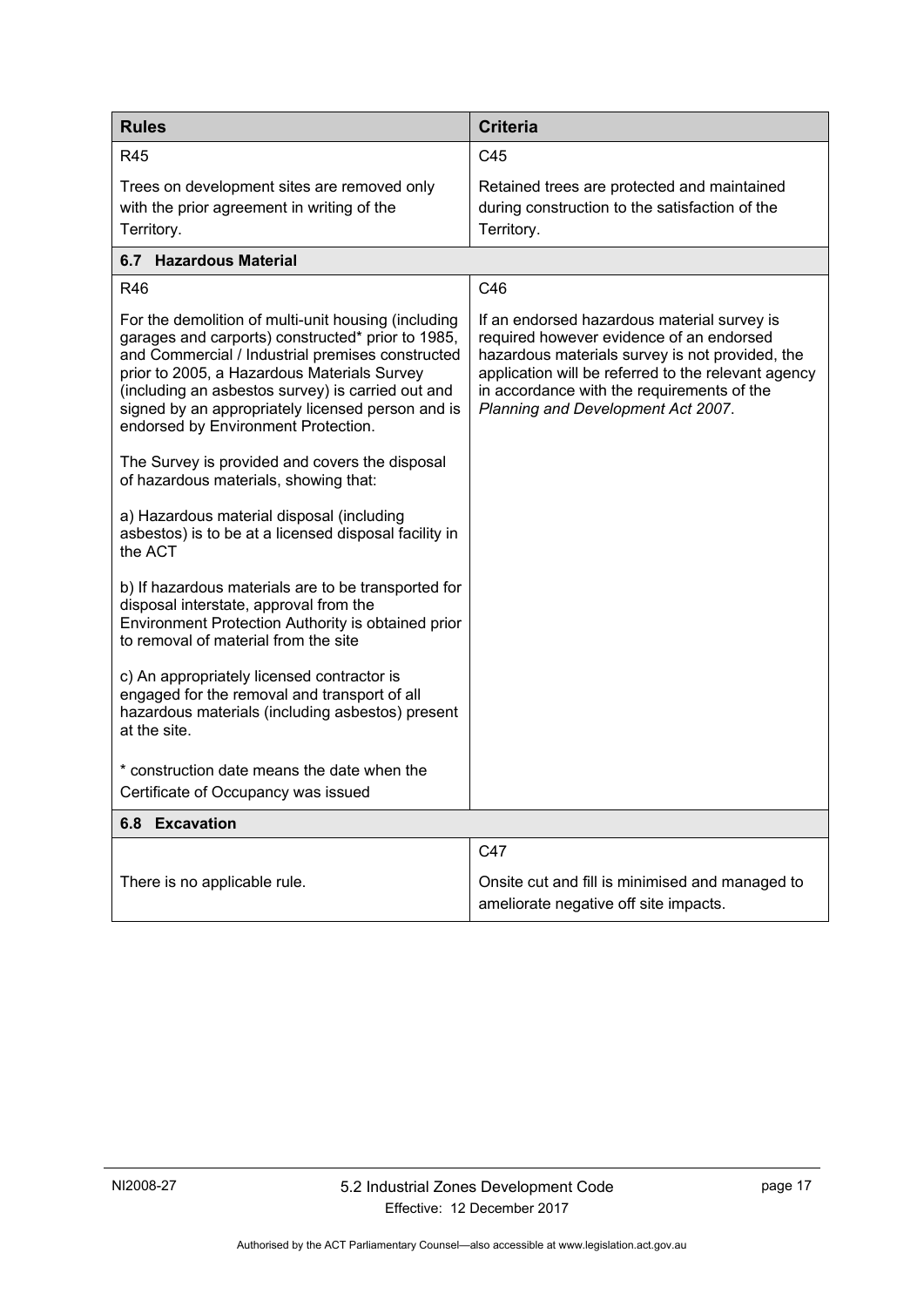<span id="page-21-2"></span><span id="page-21-1"></span><span id="page-21-0"></span>

| <b>Rules</b>                                                                                                                                                                                                                                                                       | <b>Criteria</b>                                                                                                                                                                                                    |
|------------------------------------------------------------------------------------------------------------------------------------------------------------------------------------------------------------------------------------------------------------------------------------|--------------------------------------------------------------------------------------------------------------------------------------------------------------------------------------------------------------------|
| <b>Erosion and Sediment Control</b><br>6.9                                                                                                                                                                                                                                         |                                                                                                                                                                                                                    |
| R48                                                                                                                                                                                                                                                                                | C48                                                                                                                                                                                                                |
| For sites less than 0.3 of a hectare, a plan is<br>provided to demonstrate that the development<br>complies with the ACT Environment Protection<br><b>Authority, Environment Protection Guidelines for</b><br>Construction and Land Development in the ACT,<br><b>August 2007.</b> | If a plan is not provided, the application will be<br>referred to the relevant agency in accordance<br>with the requirements of the Planning and<br>Development Act 2007.                                          |
| R49                                                                                                                                                                                                                                                                                | C49                                                                                                                                                                                                                |
| For development on a site greater than 0.3 of a<br>hectare, the application is accompanied by an<br>Erosion and Sediment Control Plan endorsed by<br><b>ACT Environment Protection.</b>                                                                                            | If an endorsed Sediment and Erosion Control<br>Plan is not provided the application will be<br>referred to the relevant agency in accordance<br>with the requirements of the Planning and<br>Development Act 2007. |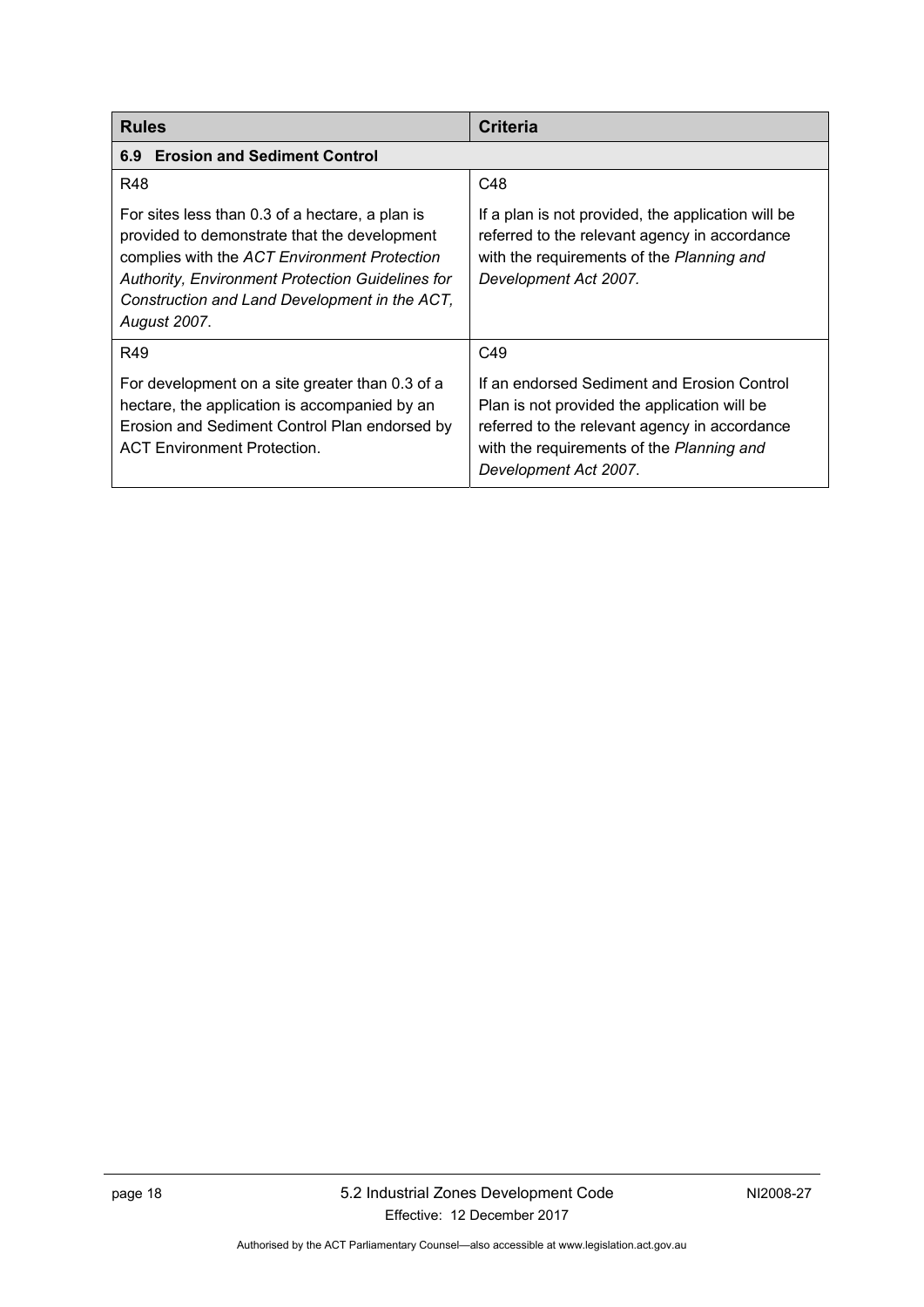### **Element 7: Services**

### **Intent:**

a) To provide for all necessary onsite services required for the construction and operation stages of the proposed use, to the satisfaction of the relevant authority

<span id="page-22-1"></span><span id="page-22-0"></span>

| <b>Rules</b>                                                                                                                                                                                                                                                                                                                                                                                                                               | <b>Criteria</b>                                                                                                                                                                                                               |
|--------------------------------------------------------------------------------------------------------------------------------------------------------------------------------------------------------------------------------------------------------------------------------------------------------------------------------------------------------------------------------------------------------------------------------------------|-------------------------------------------------------------------------------------------------------------------------------------------------------------------------------------------------------------------------------|
| <b>Waste Management</b><br>7.1                                                                                                                                                                                                                                                                                                                                                                                                             |                                                                                                                                                                                                                               |
| <b>R50</b>                                                                                                                                                                                                                                                                                                                                                                                                                                 | C <sub>50</sub>                                                                                                                                                                                                               |
| In accordance with section 148 of the Planning<br>and Development Act 2007, applications are to<br>be accompanied by a statement of compliance<br>from the Department of Territory and Municipal<br>Services stating that the waste facilities and<br>management associated with the development<br>are in accordance with the current version of the<br><b>Development Control Code for Best Practice</b><br>Waste Management in the ACT. | If a statement of compliance is not provided the<br>application will be referred to the Department of<br>Territory and Municipal Services in accordance<br>with the requirements of the Planning and<br>Development Act 2007. |
| <b>Utilities</b><br>7.2                                                                                                                                                                                                                                                                                                                                                                                                                    |                                                                                                                                                                                                                               |
| R <sub>51</sub>                                                                                                                                                                                                                                                                                                                                                                                                                            | C <sub>51</sub>                                                                                                                                                                                                               |
| A Statement of Compliance from each relevant<br>utility provider is provided, which confirms that<br>the location and nature of earthworks, utility<br>connections, proposed buildings, pavements and<br>landscape features comply with utility standards,<br>access provisions and asset clearance zones.                                                                                                                                 | If a statement of endorsement is not provided the<br>application will be referred to the relevant agency<br>in accordance with the requirements of the<br>Planning and Development Act 2007.                                  |
| Note: Where there is a conflict between planning and utility<br>requirements, the utility requirements take precedence over<br>other provisions of this Code.                                                                                                                                                                                                                                                                              |                                                                                                                                                                                                                               |
| 7.3<br><b>Liquid Trade Waste</b>                                                                                                                                                                                                                                                                                                                                                                                                           |                                                                                                                                                                                                                               |
| <b>R52</b>                                                                                                                                                                                                                                                                                                                                                                                                                                 | C <sub>52</sub>                                                                                                                                                                                                               |
| A Statement of Compliance from the relevant<br>agency is provided, which confirms that the<br>discharge (or potential discharge by accident or<br>spillage) of non-domestic liquid waste to the<br>sewerage or stormwater networks complies with<br>utility standards and requirements.                                                                                                                                                    | If a Statement of Compliance is not provided the<br>application will be referred to the relevant agency<br>in accordance with the requirements of the<br>Planning and Development Act 2007.                                   |